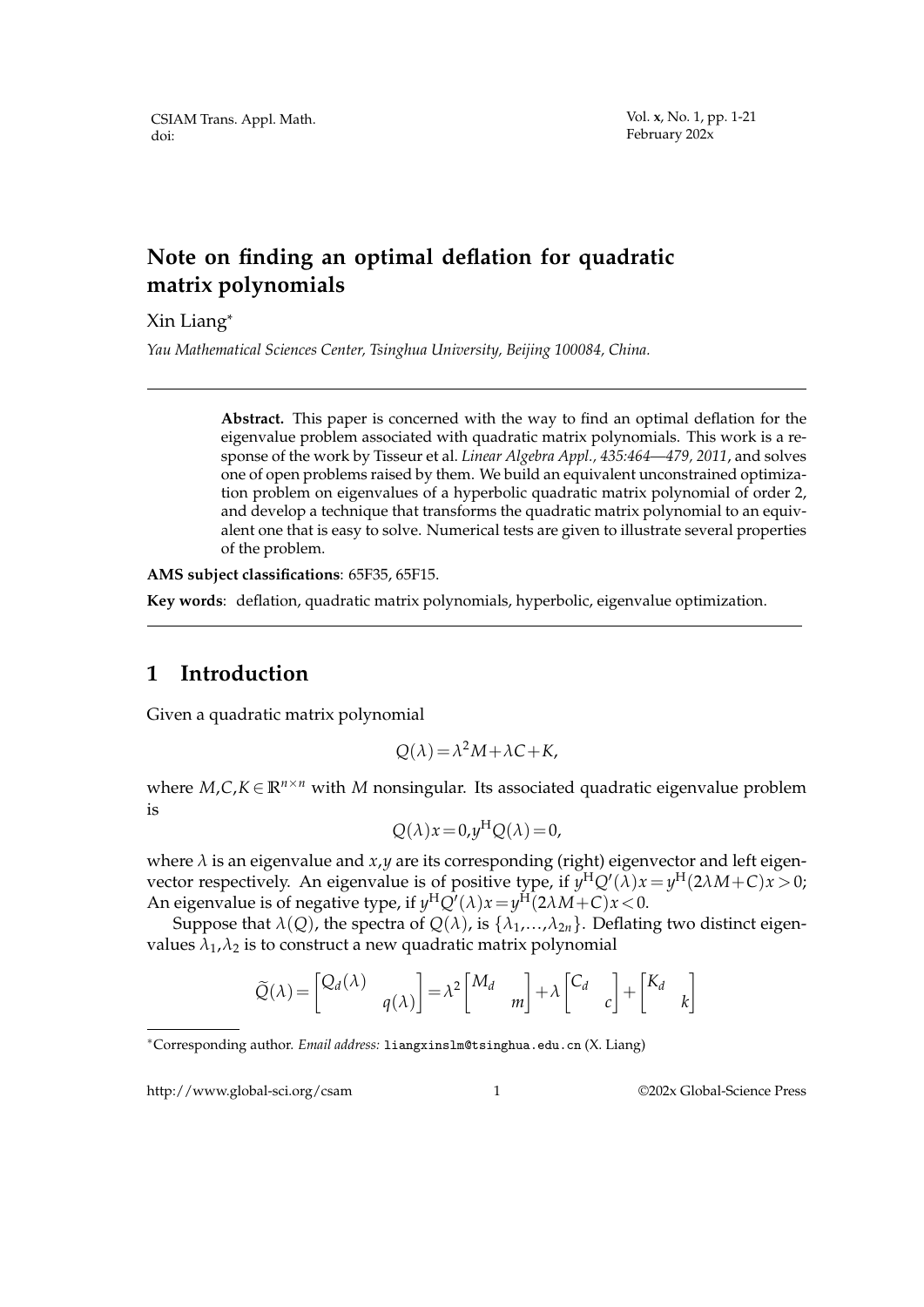such that  $\lambda(q) = {\lambda_1, \lambda_2}$ ,  $\lambda(Q_d) = {\lambda_3, \ldots, \lambda_{2n}}$ . Usually, in the two eigenvalues, one is of positive type, and the other is of negative type. If *M*,*C*,*K* are symmetric, and  $\lambda_1 \in \lambda(Q)$ but  $\lambda_1$  is nonreal, then  $\overline{\lambda_1} \in \lambda(Q)$ , and in this case, it is usually required to deflate this conjugate pair together.

The deflation technique is very useful and popular in computing the eigenvalues of a matrix, so that it is hoped to be used for computing the eigenvalues of quadratic matrix polynomials. However, as far as we know, not many works discussed on this topic. Meini [5] discussed a deflation method coupled in her so-called "shift-and-deflate" technique. Tisseur et al. [6] presented a general way to deflate two distinct eigenvalues of quadratic matrix polynomials if the corresponding eigenvectors are given.

Here we briefly describe the idea of the method introduced by Tisseur et al. First they developed a method to deflate a quadratic polynomial for two given eigenvalues whose eigenvectors are parallel. Then they invented a way to transform a quadratic polynomial for two given eigenvalues whose eigenvectors are nonparallel into a new one that has two eigenvalues whose eigenvectors are parallel, i.e., transform this case into the solved case.

The new quadratic matrix polynomial produced by the deflation may have a significantly large condition number compared to the original quadratic matrix polynomial. For the special case that *M*,*C*,*K* are symmetric, Tisseur et al. gave an optimal choice to minimize the condition number for the parallel case, but for the nonparallel case, in [6, Section 3], they reported:

Identifying which solution minimizes the condition number  $\kappa_2(T) {=} \|T\|_2 \|\|T^{-1}\|_2$ remains an open problem.

Here *T* is a related transformation matrix, of which the detailed form will be given below.

The aim of this paper is to solve this problem. First this problem is formulated and simplified in Section 2, which induces a constrained optimization problem on the eigenvalues of a hyperbolic quadratic matrix polynomial of order 2. Next we parameterize (or equivalently nondimensionalize) it and obtain an unconstrained optimization problem in Section 3. Then we calculate the gradient and the Hessian matrix of the objective function in Section 4. Then we make several numerical tests to show the properties of this problem and suggest a technique that transforms it to an equivalent problem whose objective function is easy to solve, as is shown in Section 5. Finally some concluding remarks is given in Section 6.

**Notation.** Throughout this paper,  $I_n$  (or simply *I* if its dimension is clear from the context) is the  $n \times n$  identity matrix. For any scalar, vector, or matrix *X*,  $\Re X$  and  $\Im X$  are its real part and imaginary part respectively; while  $||X||_2$  and  $||X||_{\infty}$  are its spectral norm and sum-of-row norm. For any matrix *X*,  $\lambda$ (*X*) represents its spectra, and  $\lambda$ <sub>\*</sub>(*X*) represents the set consisting of all its nonzero eigenvalues. For any real symmetric matrix *X*,  $X \succ 0$  $(X \succeq 0)$  means that *X* is positive (semi-)definite, and  $X \prec 0$  ( $X \preceq 0$ ) if  $-X \succ 0$  ( $-X \succeq 0$ ).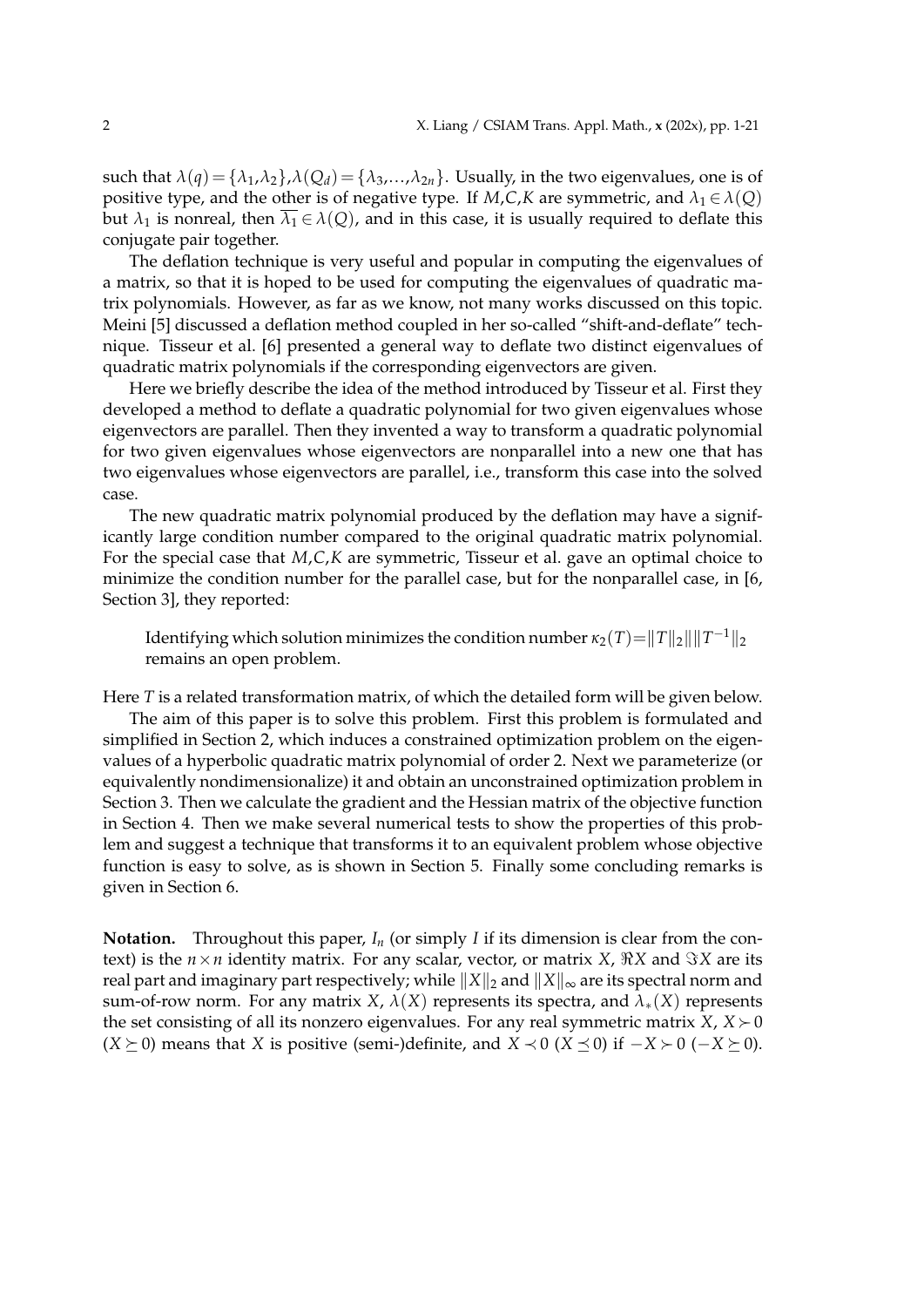By *X*⊗*Y* we denote the Kronecker product of two matrices *X*,*Y*. For any set *S*, *S* <sup>⊥</sup> is its orthogonal complement.

# **2 Simplify the problem**

First we state the problem.

Given a symmetric quadratic matrix polynomial  $Q(\lambda) = \lambda^2 M + \lambda C + K$  with M nonsingular, where  $(\lambda_1, x_1)$  and  $(\lambda_2, x_2)$  are its two eigenpairs of opposite types. Write

$$
(\Lambda, X) = \begin{cases} \begin{pmatrix} \lambda_1 & 0 \\ 0 & \lambda_2 \end{pmatrix}, \begin{bmatrix} x_1 & x_2 \end{bmatrix} \end{cases}, \quad \text{if } \lambda_1 \text{ and } \lambda_2 \text{ are real,} \\ \begin{pmatrix} \Re \lambda_1 & \Im \lambda_1 \\ -\Im \lambda_1 & \Re \lambda_1 \end{pmatrix}, \begin{bmatrix} \Re x_1 & \Im x_1 \end{bmatrix} \end{cases}, \quad \text{if } \lambda_1 = \overline{\lambda_2} \text{ are nonreal and } x_1 = \overline{x_2}. \end{cases}
$$

If  $x_1, x_2$  are nonparallel vectors, then the transformation *T* is

$$
T = I_{2n} + \begin{bmatrix} ab^{\mathrm{T}} & ad^{\mathrm{T}} \\ af^{\mathrm{T}} & ah^{\mathrm{T}} \end{bmatrix},
$$

where

$$
a = \frac{Xp}{\|Xp\|_2}, \qquad [b \quad f \quad d \quad h] = (I_n - \frac{zz^T}{z^Tz})BA^+ + U(I_4 - AA^+) + \frac{zw^T}{z^Tz} =: V \in \mathbb{R}^{n \times 4}.
$$

Here  $U$  can be any matrix with  $z^{\mathrm{T}}U\!=\!0$ , and

$$
A = \frac{1}{2} \begin{bmatrix} 2\alpha_M & \alpha_C & 0 \\ \alpha_C & 2\alpha_K & 0 \\ 0 & 2\alpha_M & \alpha_C \\ 0 & \alpha_C & 2\alpha_K \end{bmatrix}, \qquad B = -\begin{bmatrix} Ma & Ca & Ka \end{bmatrix},
$$

where *αM*,*αC*,*α<sup>K</sup>* are *a* <sup>T</sup>*Ma*,*a* <sup>T</sup>*Ca*,*a* <sup>T</sup>*Ka* respectively. Also *z*∈**R***<sup>n</sup>* ,*w*∈**R**<sup>4</sup> are given by

$$
z = X \Lambda p - \frac{e_{\ell}^{\mathsf{T}} X \Lambda p - 1}{e_{\ell}^{\mathsf{T}} a}, \qquad w = \frac{1}{e_{\ell}^{\mathsf{T}} a} \begin{bmatrix} e_{\ell}^{\mathsf{T}} X \Lambda p - 1 \\ e_{\ell}^{\mathsf{T}} a \|X p\|_2 \\ e_{\ell}^{\mathsf{T}} X \Lambda q \\ e_{\ell}^{\mathsf{T}} X q - 1 \end{bmatrix},
$$

where  $e_{\ell}$  is a column of  $I_n$  that makes  $|e_{\ell}^T a| = ||a||_{\infty}$ , and

$$
p = \frac{\gamma}{\lambda_1 - \lambda_2} \begin{bmatrix} 1 \\ -1 \end{bmatrix}, \quad \gamma = 1 \text{ or i to make } p \text{ real}, \qquad q = \Lambda p - (\lambda_1 + \lambda_2) p.
$$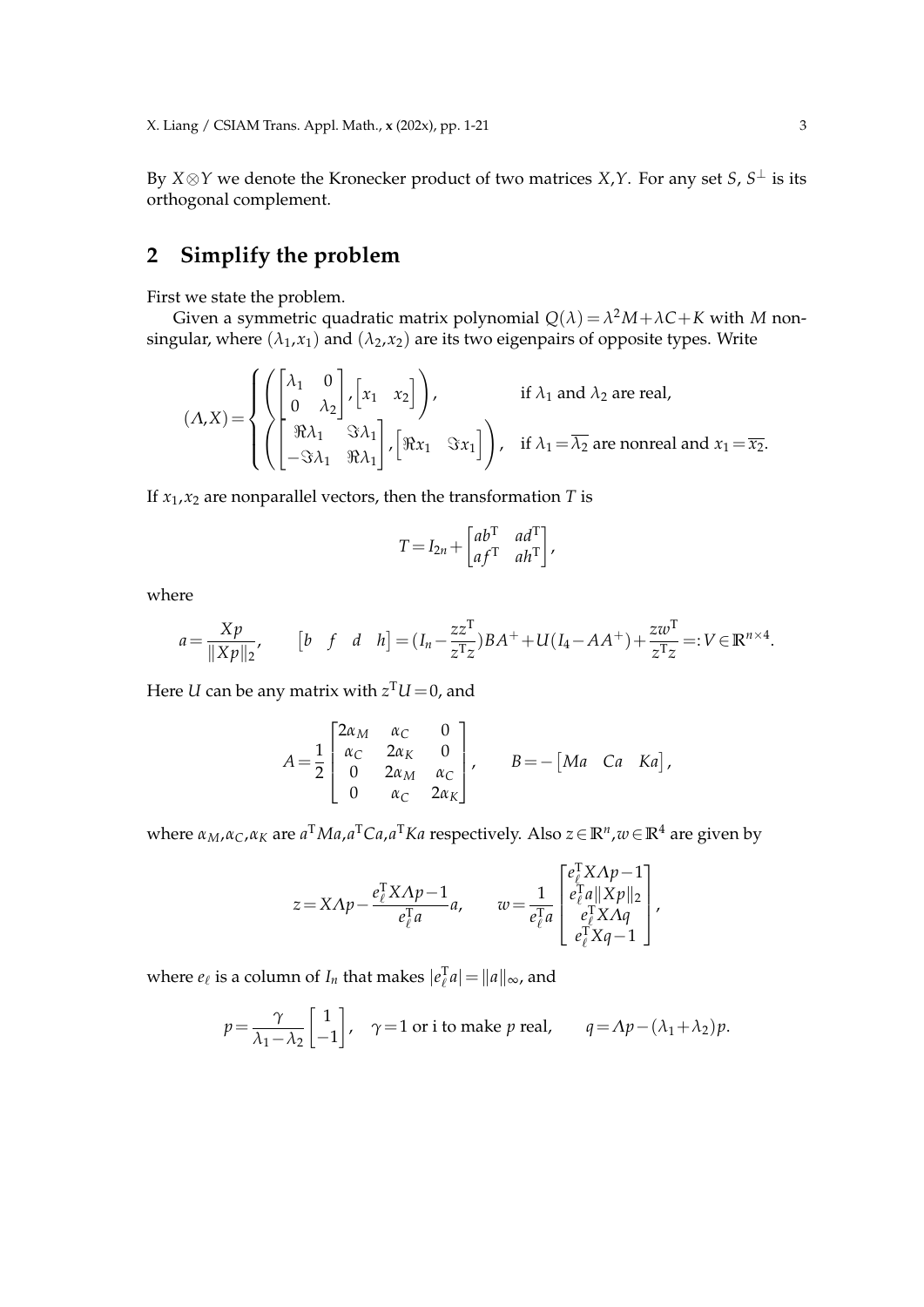The optimization problem to be solved is

$$
\min_{U \in \mathbb{R}^{n \times 4}:z^{\mathrm{T}}U = 0} \kappa_2(T). \tag{2.1}
$$

Besides, *a*,*V*,*A*,*B*,*z*,*w* have the properties below, which has been shown in [6]:

$$
z^{\mathrm{T}}V = w^{\mathrm{T}}, \quad VA = B, \quad w^{\mathrm{T}}A = z^{\mathrm{T}}B; \tag{2.2}
$$

 $a^{\text{T}}B + a_0^{\text{T}}A = 0$  where  $a_0 = \begin{bmatrix} 1 & 0 & 0 & 1 \end{bmatrix}^{\text{T}}$  $(2.3)$ 

$$
A \text{ has full column rank.} \tag{2.4}
$$

In the following, we will simplify the problem. Define a linear mapping

rs: 
$$
\mathbb{R}^{n \times 2m} \to \mathbb{R}^{2n \times m}
$$
  

$$
Z = [Z_1 \quad Z_2] \quad \mapsto \text{rs}(Z) = \begin{bmatrix} Z_1 \\ Z_2 \end{bmatrix} ,
$$

which satisfies

$$
rs(XY) = (I_2 \otimes X)rs(Y), \quad \forall X, Y.
$$
 (2.5)

Let

$$
A_0 = I_2 \otimes a = \begin{bmatrix} a & 0 \\ 0 & a \end{bmatrix}, \quad B_0 = \text{rs}(V) = \begin{bmatrix} b & f \\ d & h \end{bmatrix},
$$

and then

$$
T = I_{2n} + A_0 B_0^{\mathrm{T}}.
$$

To solve the optimization problem Eq. (2.1), we need to compute  $\|T\|_2$  and  $\|T^{-1}\|_2$  first, or equivalently, the minimal and maximal eigenvalues of *TT*<sup>T</sup> . Note that

$$
TT^{T} = I_{2n} + A_0 B_0^{T} + B_0 A_0^{T} + A_0 B_0^{T} B_0 A_0^{T}
$$
  
=  $I_{2n} + [A_0 \ B_0] \begin{bmatrix} B_0^{T} B_0 & I_2 \\ I_2 & 0 \end{bmatrix} [A_0 \ B_0]^{T}.$ 

Since  $A_0^T A_0 = (a^T a)I_2 = I_2$ , noticing  $\lambda_*(XY) = \lambda_*(YX)$ , $\forall X, Y$ ,

$$
\lambda_{*}(TT^{T}-I_{2n}) = \lambda_{*} \left( \begin{bmatrix} A_{0} & B_{0} \end{bmatrix} \begin{bmatrix} B_{0}^{T}B_{0} & I_{2} \\ I_{2} & 0 \end{bmatrix} \begin{bmatrix} A_{0} & B_{0} \end{bmatrix}^{T} \right)
$$
  
\n
$$
= \lambda_{*} \left( \begin{bmatrix} B_{0}^{T}B_{0} & I_{2} \\ I_{2} & 0 \end{bmatrix} \begin{bmatrix} A_{0} & B_{0} \end{bmatrix}^{T} \begin{bmatrix} A_{0} & B_{0} \end{bmatrix} \right)
$$
  
\n
$$
= \lambda_{*} \left( \begin{bmatrix} B_{0}^{T}B_{0} & I_{2} \\ I_{2} & 0 \end{bmatrix} \begin{bmatrix} I_{2} & A_{0}^{T}B_{0} \\ B_{0}^{T}A_{0} & B_{0}^{T}B_{0} \end{bmatrix} \right)
$$
  
\n
$$
= \lambda_{*} \left( \begin{bmatrix} B_{0}^{T}B_{0} & I_{2} \\ I_{2} & 0 \end{bmatrix} \begin{bmatrix} I_{2} & 0 \\ B_{0}^{T}A_{0} & I_{2} \end{bmatrix} \begin{bmatrix} I_{2} & 0 \\ 0 & B_{0}^{T}B_{0} - B_{0}^{T}A_{0}A_{0}^{T}B_{0} \end{bmatrix} \begin{bmatrix} I_{2} & A_{0}^{T}B_{0} \\ 0 & I_{2} \end{bmatrix} \right)
$$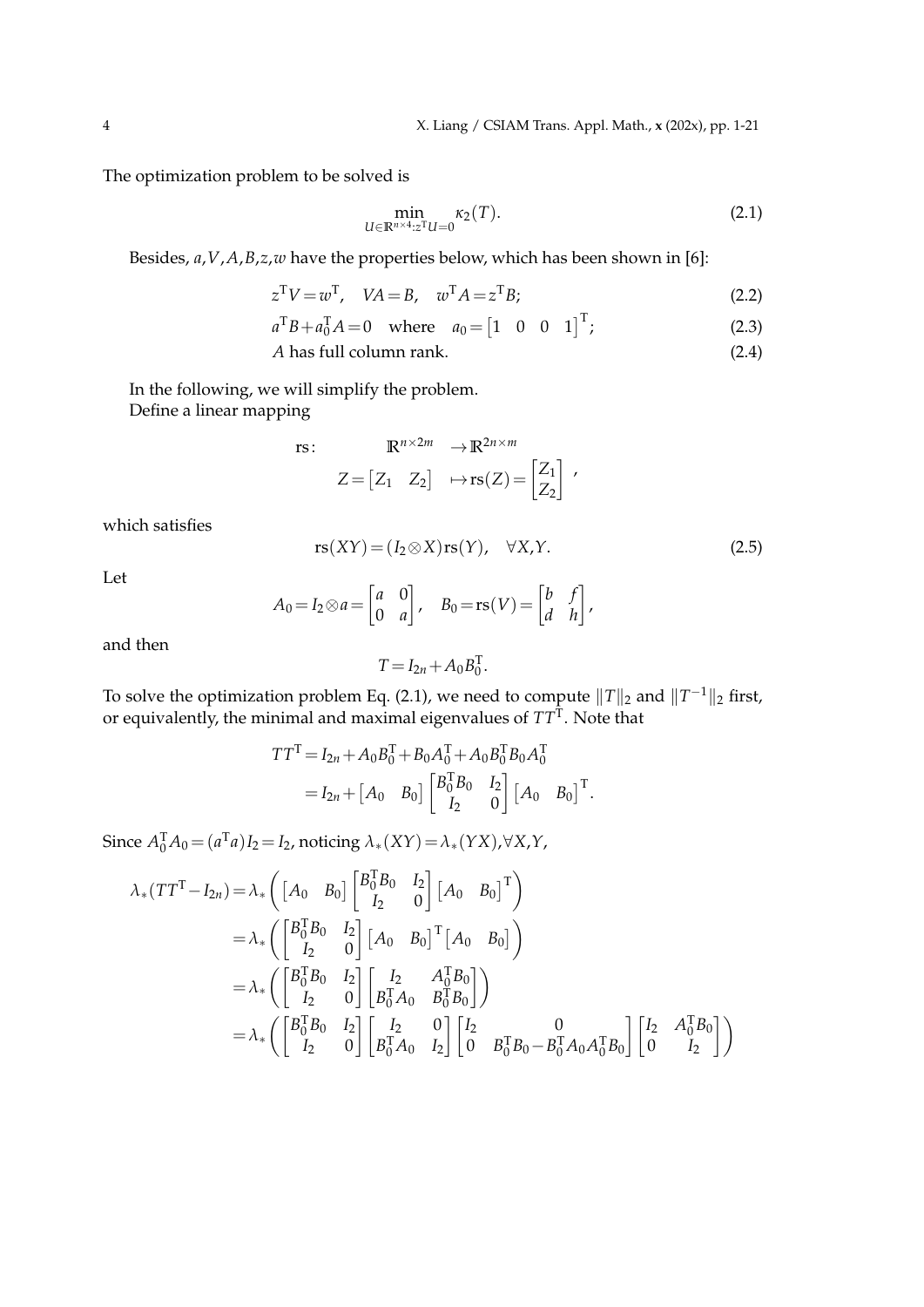X. Liang / CSIAM Trans. Appl. Math., **x** (202x), pp. 1-21 5

$$
= \lambda_* \left( \begin{bmatrix} I_2 & A_0^{\mathsf{T}} B_0 \\ 0 & I_2 \end{bmatrix} \begin{bmatrix} B_0^{\mathsf{T}} B_0 & I_2 \\ I_2 & 0 \end{bmatrix} \begin{bmatrix} I_2 & 0 \\ B_0^{\mathsf{T}} A_0 & I_2 \end{bmatrix} \begin{bmatrix} I_2 & 0 \\ 0 & B_0^{\mathsf{T}} B_0 - B_0^{\mathsf{T}} A_0 A_0^{\mathsf{T}} B_0 \end{bmatrix} \right) = \lambda_* \left( \begin{bmatrix} B_0^{\mathsf{T}} B_0 + B_0^{\mathsf{T}} A_0 + A_0^{\mathsf{T}} B_0 & B_0^{\mathsf{T}} B_0 - B_0^{\mathsf{T}} A_0 A_0^{\mathsf{T}} B_0 \end{bmatrix} \right).
$$

Due to the relationship between the eigenvalues of a quadratic matrix polynomial and its linearization,  $\lambda_*(TT^T-I_{2n}) = \lambda(\widetilde{H})$ , where

$$
\widetilde{H}(\lambda) = -\lambda^2 I_2 + \lambda (B_0^{\mathrm{T}} B_0 + B_0^{\mathrm{T}} A_0 + A_0^{\mathrm{T}} B_0) + (B_0^{\mathrm{T}} B_0 - B_0^{\mathrm{T}} A_0 A_0^{\mathrm{T}} B_0).
$$

Note that

$$
H(\lambda) := -H(\lambda - 1)
$$
  
=  $(\lambda - 1)^2 I_2 - (\lambda - 1)(B_0^T B_0 + B_0^T A_0 + A_0^T B_0) - (B_0^T B_0 - B_0^T A_0 A_0^T B_0)$   
=  $\lambda^2 I_2 - \lambda (B_0^T B_0 + B_0^T A_0 + A_0^T B_0 + 2I_2) + (I_2 + B_0^T A_0 + A_0^T B_0 + B_0^T A_0 A_0^T B_0)$   
=  $\lambda^2 I_2 - \lambda (B_0^T B_0 + B_0^T A_0 + A_0^T B_0 + 2I_2) + (I_2 + A_0^T B_0)^T (I_2 + A_0^T B_0).$  (2.6)

We can see the eigenvalues of *H* are also the eigenvalues of *TT*<sup>T</sup> , and the other eigenvalues of  $TT^T$  are 1. Since  $A_0^T A_0 = I_2$ ,

$$
H(1) = -B_0^{\mathrm{T}} B_0 + B_0^{\mathrm{T}} A_0 A_0^{\mathrm{T}} B_0 = -B_0^{\mathrm{T}} (I_{2n} - A_0 A_0^{\mathrm{T}}) B_0 \le 0.
$$
 (2.7)

.

Hence  $H(\lambda)$  is a semi-hyperbolic quadratic matrix polynomial (see, e.g. [2]), which implies

$$
\lambda(H) = \{\lambda_i, i = 1, 2, 3, 4\} \quad \text{satisfying} \quad 0 \le \lambda_1 \le \lambda_2 \le 1 \le \lambda_3 \le \lambda_4.
$$

Here  $\lambda_1\!\ge\! 0$  is guaranteed by the fact  $\lambda_1$  is an eigenvalue of  $TT^\text{T}.$  Thus,

$$
\kappa_2(T) = \sqrt{\frac{\lambda_4}{\lambda_1}}
$$

Now the problem is to compute the maximal and minimal eigenvalues of *H*. Note that by Eqs. (2.6) and (2.7),

$$
H(\lambda) = \lambda^2 I_2 - \lambda \left[ (I_2 + A_0^{\mathrm{T}} B_0)^{\mathrm{T}} (I_2 + A_0^{\mathrm{T}} B_0) + I_2 - H(1) \right] + (I_2 + A_0^{\mathrm{T}} B_0)^{\mathrm{T}} (I_2 + A_0^{\mathrm{T}} B_0)
$$
 (2.8)

The next step is to calculate  $A_0^{\text{T}}B_0$  and  $B_0^{\text{T}}B_0$ .

First, we simplify *V*. Write

$$
a_{\perp} = \frac{1}{2} \begin{bmatrix} \alpha_C & -2\alpha_M & 2\alpha_K & -\alpha_C \end{bmatrix}^\mathrm{T}.
$$

Then it is easy to check  $a_{\perp}^{T}A = 0$ . By Eq. (2.4), namely the fact *A* has full column rank,  $A^+ = (A^TA)^{-1}A^T$ , and  $I_4 - AA^+ = \frac{a_\perp a_\perp^T}{a_\perp^T a_\perp}$ . Thus, by Eq. (2.2),

$$
V = BA^{+} - \frac{zz^{T}}{z^{T}z}BA^{+} + U\frac{a_{\perp}a_{\perp}^{T}}{a_{\perp}^{T}a_{\perp}} + \frac{zw^{T}}{z^{T}z}
$$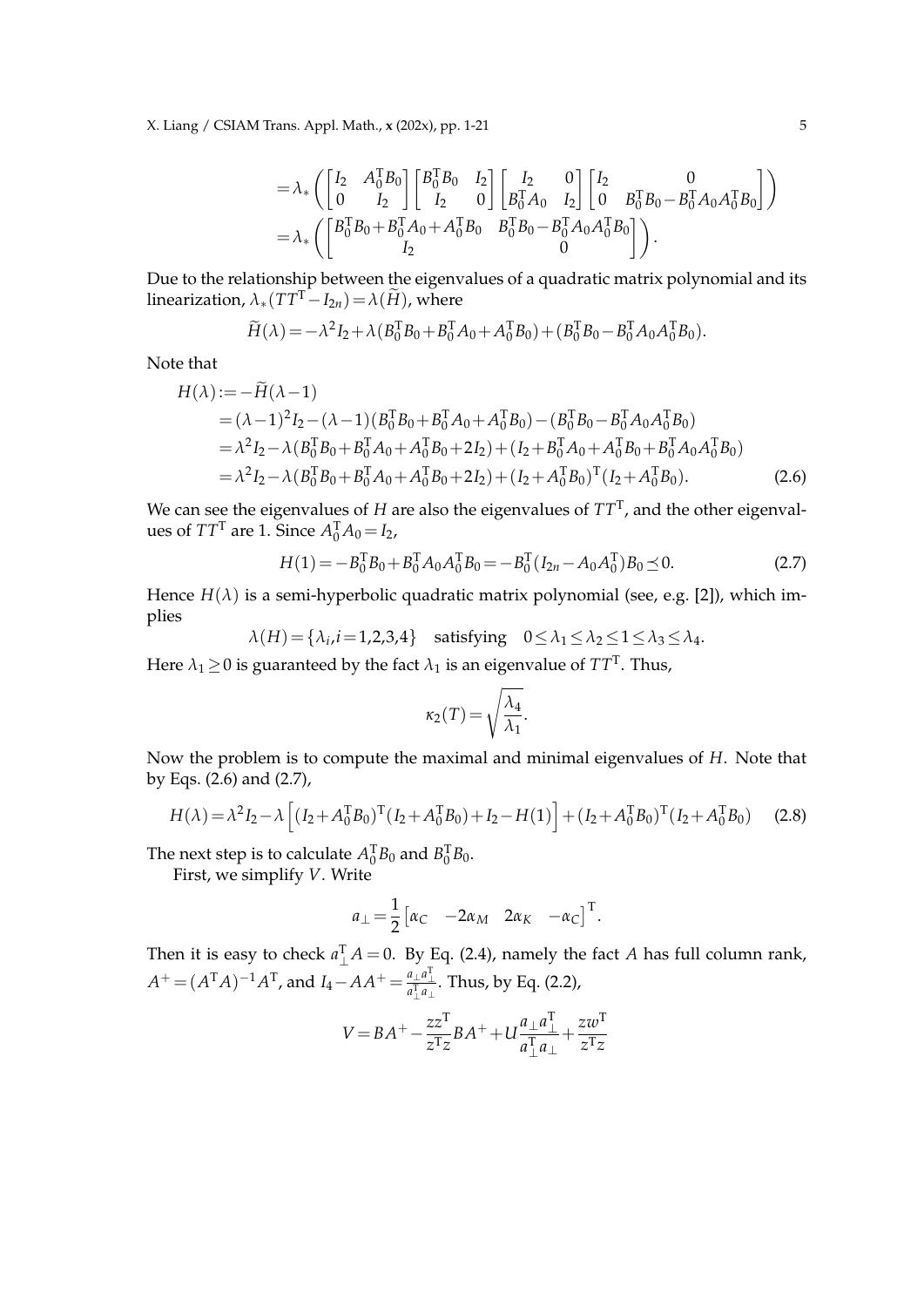$$
=BA^{+}+\frac{zw^{T}}{z^{T}z}(I_{4}-AA^{+})+U\frac{a_{\perp}a_{\perp}^{T}}{a_{\perp}^{T}a_{\perp}}
$$

$$
=BA^{+}+\left(\frac{zw^{T}}{z^{T}z}+U\right)\frac{a_{\perp}a_{\perp}^{T}}{a_{\perp}^{T}a_{\perp}}.
$$

Note that

$$
{Ua_{\perp}:z^{\mathrm{T}}U=0}={z}^{\perp}=:\mathcal{U}.
$$

Then

$$
V = BA^{+} + va_{\perp}^{T}, \qquad (2.9)
$$

where

$$
v = \frac{w^{\mathrm{T}} a_{\perp}}{a_{\perp}^{\mathrm{T}} a_{\perp} z^{\mathrm{T}} z} z + u, u \in \mathcal{U},
$$

or equivalently,

$$
v \in \{v \in \mathbb{R}^n : v^{\mathrm{T}}za_{\perp}^{\mathrm{T}}a_{\perp} = w^{\mathrm{T}}a_{\perp}\}.
$$
\n(2.10)

Then we simplify  $A_0^{\text{T}}B_0$ . By Eq. (2.3),

$$
a^{T}BA^{+} = -a_{0}^{T}AA^{+} = -a_{0}^{T}(I_{4} - \frac{a_{\perp}a_{\perp}^{T}}{a_{\perp}^{T}a_{\perp}}) = -a_{0}^{T}.
$$
\n(2.11)

Thus,

$$
A_0^{\text{T}} B_0 = (I_2 \otimes a)^{\text{T}} \text{rs}(V) \qquad \text{by Eq. (2.5)}
$$
  
=  $\text{rs}(a^{\text{T}} V) \qquad \text{by Eq. (2.9)}$   
=  $\text{rs}(a^{\text{T}} B A^+ + a^{\text{T}} v a_\perp^{\text{T}}) \qquad \text{by Eq. (2.11)}$   
=  $\text{rs}(-a_0^{\text{T}}) + a^{\text{T}} v \text{rs}(a_\perp^{\text{T}}).$ 

Write

$$
S = \frac{1}{2} \begin{bmatrix} 2\alpha_M & \alpha_C \\ \alpha_C & 2\alpha_K \end{bmatrix}, \qquad J = \begin{bmatrix} 0 & -1 \\ 1 & 0 \end{bmatrix}.
$$

It is easy to see that  $rs(a_\perp^T) = SJ$ . Therefore,

$$
A_0^{\rm T} B_0 = -I_2 + a^{\rm T} v S J. \tag{2.12}
$$

Next we simplify  $B_0^{\text{T}}B_0$ . By Eq. (2.5),

$$
B_0 = rs(V) = rs(B(A^TA)^{-1}A^T) + rs(va_{\perp}^T) = (I_2 \otimes B(A^TA)^{-1})rs(A^T) + (I_2 \otimes v)rs(a_{\perp}^T).
$$

It is easy to see that  $\mathop{\rm rs}\nolimits(A^{\rm T})\!=\!(p_0\!\otimes\! I_2)S$  where  $p_0\!=\!\begin{bmatrix}1 & 0 & 1\end{bmatrix}^{\rm T}\!=\!e_1\!+\!e_3.$  Thus

$$
B_0 = rs(V) = (I_2 \otimes B(A^{T} A)^{-1})(p_0 \otimes I_2)S + (I_2 \otimes v)SJ =:(I_2 \otimes v)SJ + DS,
$$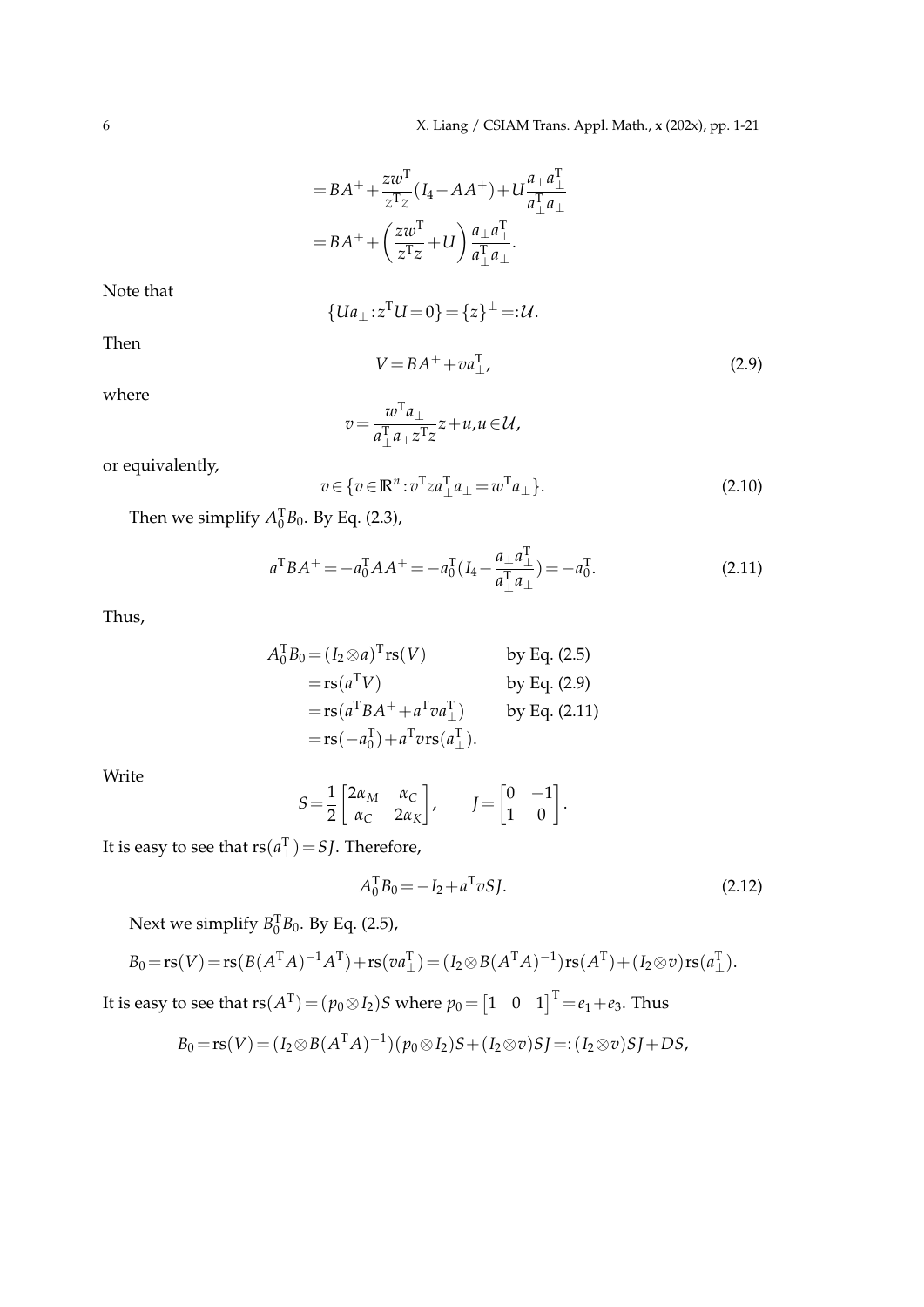X. Liang / CSIAM Trans. Appl. Math., **x** (202x), pp. 1-21 7

where

$$
D = (I_2 \otimes B(A^{\mathrm{T}}A)^{-1})(p_0 \otimes I_2). \tag{2.13}
$$

Besides, by Eq. (2.11),

$$
(I_2 \otimes a^{\mathrm{T}})DS = (I_2 \otimes a^{\mathrm{T}})rs(BA^+) = rs(a^{\mathrm{T}}BA^+) = -I_2.
$$
 (2.14)

Then

$$
B_0^{\text{T}}B_0 = [(I_2 \otimes v)SJ + DS]^{\text{T}}[(I_2 \otimes v)SJ + DS]
$$
  
= -JS(I\_2 \otimes v^{\text{T}}v)SJ + SD^{\text{T}}(I\_2 \otimes v)SJ - JS(I\_2 \otimes v^{\text{T}})DS + SD^{\text{T}}DS  
= -v^{\text{T}}vJS^2J + SD^{\text{T}}(I\_2 \otimes v)SJ - JS(I\_2 \otimes v^{\text{T}})DS + SD^{\text{T}}DS,

and by Eqs. (2.7) and (2.12),

$$
H_1 := -JH(1)J
$$
  
= -[ $v^T v - (a^T v)^2$ ]  $S^2 - JSD^T (I_2 \otimes v)S + S (I_2 \otimes v^T)DSJ + JSD^TDSJ + I_2 - a^T v (JS - SJ).$ 

Turn back to Eq. (2.8). Substituting Eq. (2.12),

$$
H(\lambda) = \lambda^2 I_2 - \lambda [I_2 - (a^T v)^2 J S^2 J - H(1)] - (a^T v)^2 J S^2 J
$$
  
= 
$$
-J(\lambda^2 I_2 - \lambda [I_2 + (a^T v)^2 S^2 - H_1] + (a^T v)^2 S^2) J.
$$

To sum up, the optimization problem Eq. (2.1) is equivalent to:

$$
\min_{v \in \mathbb{R}^n : v^{\mathrm{T}} z a_{\perp}^{\mathrm{T}} a_{\perp} = w^{\mathrm{T}} a_{\perp}} \kappa_2(T) = \min_{v \in \mathbb{R}^n : v^{\mathrm{T}} z a_{\perp}^{\mathrm{T}} a_{\perp} = w^{\mathrm{T}} a_{\perp}} \sqrt{\frac{\lambda_4}{\lambda_1}}
$$
(2.15)

where  $0 \leq \lambda_1 \leq \lambda_2 \leq 1 \leq \lambda_3 \leq \lambda_4$  are four eigenvalues of the hyperbolic quadratic polynomial

$$
-JH(\lambda)J = \lambda^{2}I_{2} - \lambda[I_{2} + (a^{T}v)^{2}S^{2} - H_{1}] + (a^{T}v)^{2}S^{2}
$$

and

$$
H_1 := I_2 - [v^T v - (a^T v)^2] S^2 - J S D^T (I_2 \otimes v) S + S (I_2 \otimes v^T) D S J + J S D^T D S J - a^T v (J S - S J).
$$
\n(2.16)

## **3 Parameterize the problem**

First we give a lemma to show the relationship between hyperbolic quadratic matrix polynomial and its eigenvalues.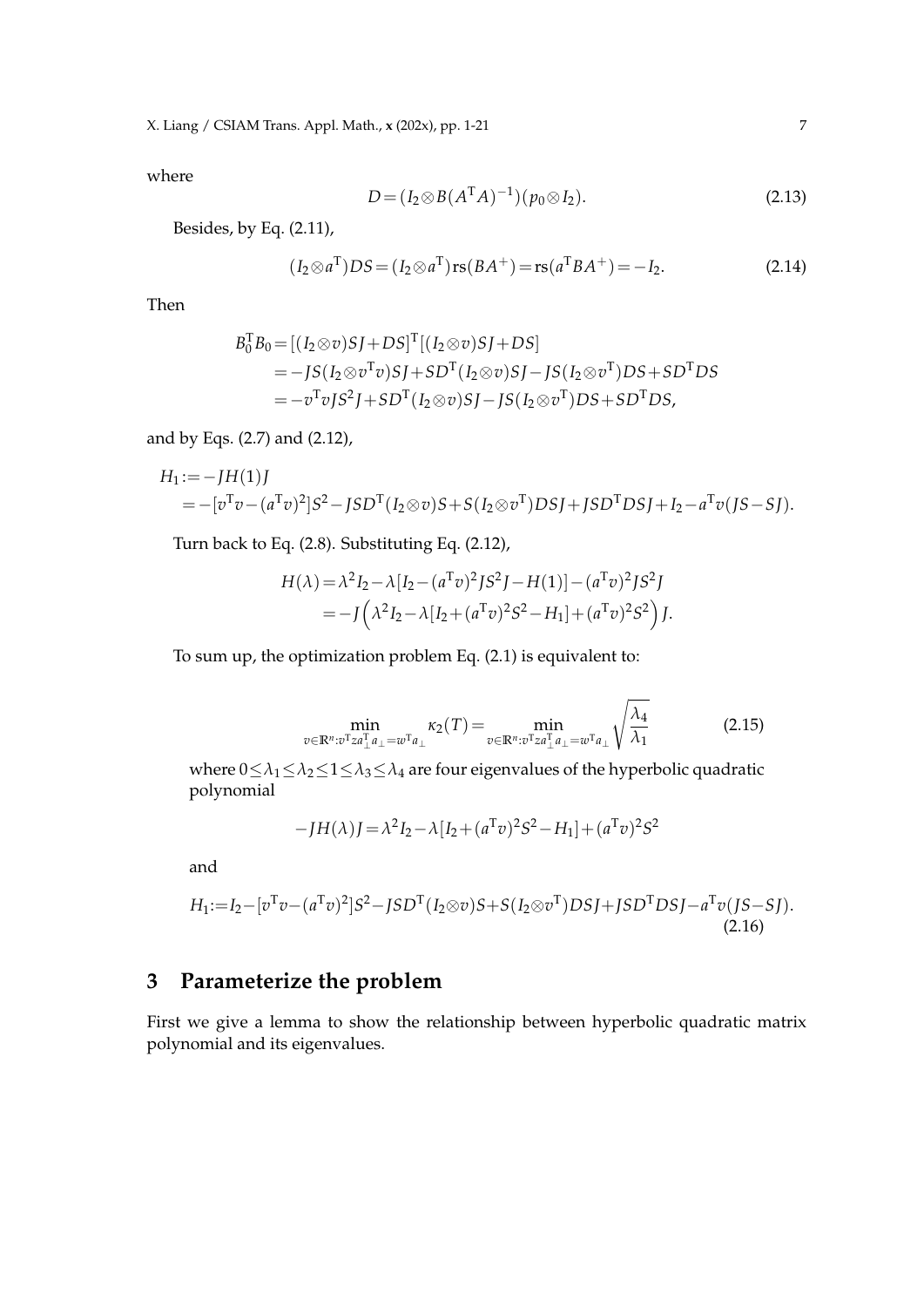$\Box$ 

**Lemma 3.1.** For any two hyperbolic quadratic matrix polynomial  $H^{(i)}(\lambda) = \lambda^2 I + \lambda B^{(i)} + C$ satisfying  $B^{(i)}$   $\preceq$  0, C  $\succeq$  0, let  $\lambda_{\min}^{(i)}$  and  $\lambda_{\max}^{(i)}$  be their minimal and maximal eigenvalues respectively. *If*  $B^{(1)} \succeq B^{(2)}$ , then  $\lambda_{\min}^{(1)} \ge \lambda_{\min}^{(2)}$ ,  $\lambda_{\max}^{(1)} \le \lambda_{\max}^{(2)}$ .

*Proof.* Since the polynomial is hyperbolic, for any vector *x* satisfying  $x^Tx = 1$ , we can well define

$$
\rho_{\pm}(x) := \frac{1}{2} \left( -x^{\mathrm{T}} B x \pm \sqrt{(x^{\mathrm{T}} B x)^2 - 4x^{\mathrm{T}} C x} \right).
$$

Then

$$
\frac{\partial \rho_+(x)}{\partial (x^{\mathrm{T}} B x)} = \frac{1}{2} (-1 + \frac{2x^{\mathrm{T}} B x}{2\sqrt{(x^{\mathrm{T}} B x)^2 - 4x^{\mathrm{T}} C x}}) = \frac{-\rho_+(x)}{\sqrt{(x^{\mathrm{T}} B x)^2 - 4x^{\mathrm{T}} C x}} \le 0.
$$

Thus,  $B^{(1)} \succeq B^{(2)}$  implies  $x^T B^{(1)} x \geq x^T B^{(2)} x$  for all  $x$ . Then,  $\rho_+^{(1)}(x) \leq \rho_+^{(2)}(x)$ . As a result, by the Courant-Fischer min-max theorem of hyperbolic quadratic matrix polynomials [1],  $\lambda_{\max}^{(1)} = \max \rho_+^{(1)}(x) \leq \max \rho_+^{(2)}(x) = \lambda_{\max}^{(2)}$ .

Similarly,

$$
\frac{\partial \rho_{-}(x)}{\partial (x^{\mathrm{T}} B x)} = \frac{1}{2} (-1 - \frac{2x^{\mathrm{T}} B x}{2\sqrt{(x^{\mathrm{T}} B x)^2 - 4x^{\mathrm{T}} C x}}) = \frac{\rho_{-}(x)}{\sqrt{(x^{\mathrm{T}} B x)^2 - 4x^{\mathrm{T}} C x}} \ge 0.
$$

Then,  $\rho_{-}^{(1)}(x) \ge \rho_{-}^{(2)}(x)$ , and  $\lambda_{\min}^{(1)} = \min \rho_{-}^{(1)}(x) \ge \min \rho_{-}^{(2)}(x) = \lambda_{\min}^{(2)}$ .

We may continue simplifying the optimization problem.

First, we know the minimal *v* must lie in {*a*,*Ma*,*Ca*,*Ka*}. Otherwise, let

$$
v = v_0 + v_\perp \quad \text{where} \quad v_0 \in \{a, Ma, Ca, Ka\}, v_\perp \in \{a, Ma, Ca, Ka\}^\perp.
$$

Then  $a^Tv=a^Tv_0$ ,  $B^Tv=B^Tv_0$ , which implies  $(I_2\otimes v^T)D=(I_2\otimes v_0^T)D$  by Eq. (2.13). However,  $v^T v = v_0^T v_0 + v_\perp^T v_\perp ≥ v_0^T v_0$ . By Lemma 3.1, *κ*<sub>2</sub>(*T*;*v*)≥*κ*<sub>2</sub>(*T*;*v*<sub>0</sub>).

Let

$$
B_a = B + a \begin{bmatrix} \alpha_M & \alpha_C & \alpha_K \end{bmatrix}, \quad \widetilde{B}_a = B_a (A^T A)^{-1}.
$$
 (3.1)

It is easy to check  $a^T B_a = 0$  and  $B^T B_a = B_a^T B_a$ . Since the minimal  $v$  must lie in  $\{a, Ma, Ca, Ka\}$ , we can write

$$
v = \xi a + \widetilde{B}_a \widetilde{y}_B, \quad \text{where} \quad \xi \in \mathbb{R}, \widetilde{y}_B \in \mathbb{R}^3. \tag{3.2}
$$

thus, by Eq. (2.14),

$$
a^{\mathrm{T}}v = \xi, \quad v^{\mathrm{T}}v = \xi^2 + \widetilde{y}_B^{\mathrm{T}}\widetilde{B}_a^{\mathrm{T}}\widetilde{B}_a\widetilde{y}_B, \quad (I_2 \otimes v^{\mathrm{T}})DS = -\xi I_2 + (I_2 \otimes \widetilde{y}_B^{\mathrm{T}}\widetilde{B}_a^{\mathrm{T}})DS. \tag{3.3}
$$

Substituting Eq. (3.3) into Eq. (2.16),

$$
H_1 = I_2 - \widetilde{y}_B^T \widetilde{B}_a^T \widetilde{B}_a \widetilde{y}_B S^2 - JSD^T (I_2 \otimes \widetilde{B}_a \widetilde{y}_B)S + S(I_2 \otimes \widetilde{y}_B^T \widetilde{B}_a^T)DSJ + JSD^TDSJ.
$$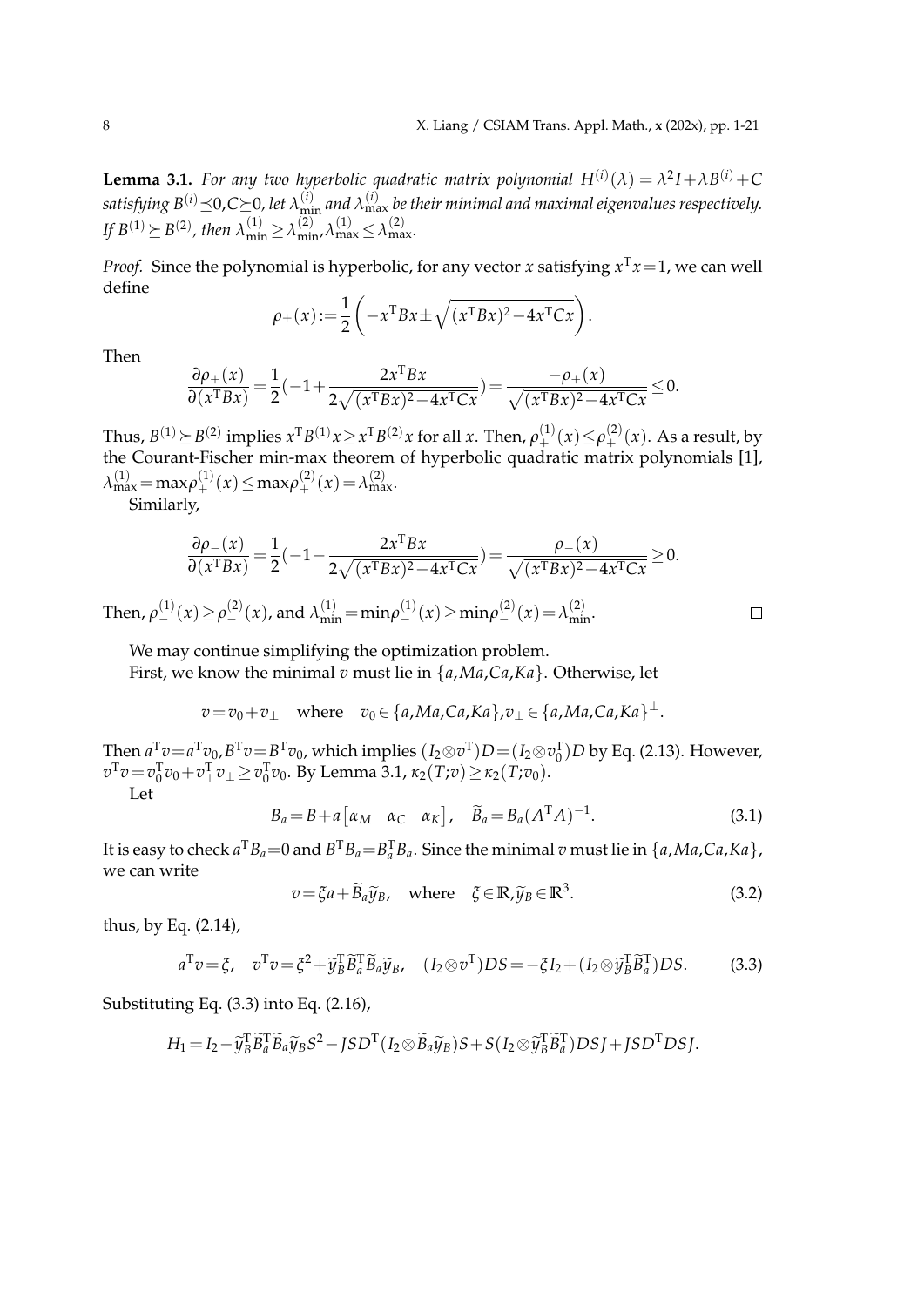Clearly,

$$
I_n = aa^{\mathrm{T}} + \widetilde{B}_a \widetilde{B}_a^+ + B_\perp B_\perp^+
$$

where *B*<sup>⊥</sup> is a basis of {*a*,*Ma*,*Ca*,*Ka*} <sup>⊥</sup>. Thus,

$$
DSJ = (I_2 \otimes [aa^T + \widetilde{B}_a \widetilde{B}_a^+ + B_\perp B_\perp^+])DSJ
$$
  
by Eq. (2.13)  

$$
= (I_2 \otimes aa^T)DSJ + (I_2 \otimes [\widetilde{B}_a \widetilde{B}_a^+ + B_\perp B_\perp^+]) (I_2 \otimes B(A^T A)^{-1}) (p_0 \otimes I_2)SJ
$$
  
by Eq. (2.14)  

$$
= -(I_2 \otimes a)J + (I_2 \otimes \widetilde{B}_a \widetilde{B}_a^+ B(A^T A)^{-1}) (p_0 \otimes I_2)SJ
$$
  
by Eq. (3.1)  

$$
= -(I_2 \otimes a)J + (I_2 \otimes \widetilde{B}_a \widetilde{B}_a^+ (\widetilde{B}_a - a [\alpha_M \ \alpha_C \ \alpha_K] (A^T A)^{-1}) ) (p_0 \otimes I_2)SJ
$$
  
by  $a^T B_a = a^T \widetilde{B}_a = 0$   

$$
= -(I_2 \otimes a)J + (I_2 \otimes \widetilde{B}_a) (p_0 \otimes I_2)SJ.
$$

Then

$$
-JSDTDSJ = -J(I2 \otimes aTa)J - JS(p0T \otimes I2)(I2 \otimes \widetilde{B}_{a}^{T} \widetilde{B}_{a})(p0 \otimes I2)SJ
$$
  
= I<sub>2</sub> - JS(p<sub>0</sub><sup>T</sup> \otimes I<sub>2</sub>)(I<sub>2</sub> \otimes \widetilde{B}\_{a}^{T} \widetilde{B}\_{a})(p<sub>0</sub> \otimes I<sub>2</sub>)SJ  
=: I<sub>2</sub>+ SD<sub>a</sub><sup>T</sup>D<sub>a</sub>S,

where 
$$
D_a = (I_2 \otimes \widetilde{B}_a)(p_0 \otimes I_2)S J S^{-1}
$$
, and by  $a^T \widetilde{B}_a = 0$ ,  
\n
$$
-S(I_2 \otimes \widetilde{y}_B^T \widetilde{B}_a^T)DS J = S(I_2 \otimes \widetilde{y}_B^T \widetilde{B}_a^T a) J - S(I_2 \otimes \widetilde{y}_B^T \widetilde{B}_a^T \widetilde{B}_a)(p_0 \otimes I_2)S J
$$
\n
$$
= -S(I_2 \otimes \widetilde{y}_B^T \widetilde{B}_a^T) (p_0 \otimes I_2)S J
$$
\n
$$
= -S(I_2 \otimes \widetilde{y}_B^T \widetilde{B}_a^T) D_a S,
$$

which gives

$$
H_1 = I_2 - \widetilde{y}_B^T \widetilde{B}_a^T \widetilde{B}_a \widetilde{y}_B S^2 + S(I_2 \otimes \widetilde{y}_B^T \widetilde{B}_a^T) D_a S + S D_a^T (I_2 \otimes \widetilde{B}_a \widetilde{y}_B) S - I_2 - S D_a^T D_a S
$$
  
=  $-S(D_a - (I_2 \otimes \widetilde{B}_a \widetilde{y}_B))^T (D_a - (I_2 \otimes \widetilde{B}_a \widetilde{y}_B)) S$  (3.4)  
=  $-S D_y^T D_y S$ ,

where  $D_y = D_a - (I_2 \otimes \widetilde{B}_a \widetilde{y}_B)$ . Note that

$$
D_a = (I_2 \otimes \widetilde{B}_a)(p_0 \otimes I_2) S J S^{-1}
$$
  
=  $(I_2 \otimes B_a (A^T A)^{-1})(p_0 \otimes I_2) S J S^{-1} = (I_2 \otimes B_a) R.$ 

where calculation tells

$$
R = (I_2 \otimes (A^{\mathrm{T}} A)^{-1})(p_0 \otimes I_2)S J S^{-1} = \delta \begin{bmatrix} r & -e_1 \\ e_3 & r - e_2 \end{bmatrix},
$$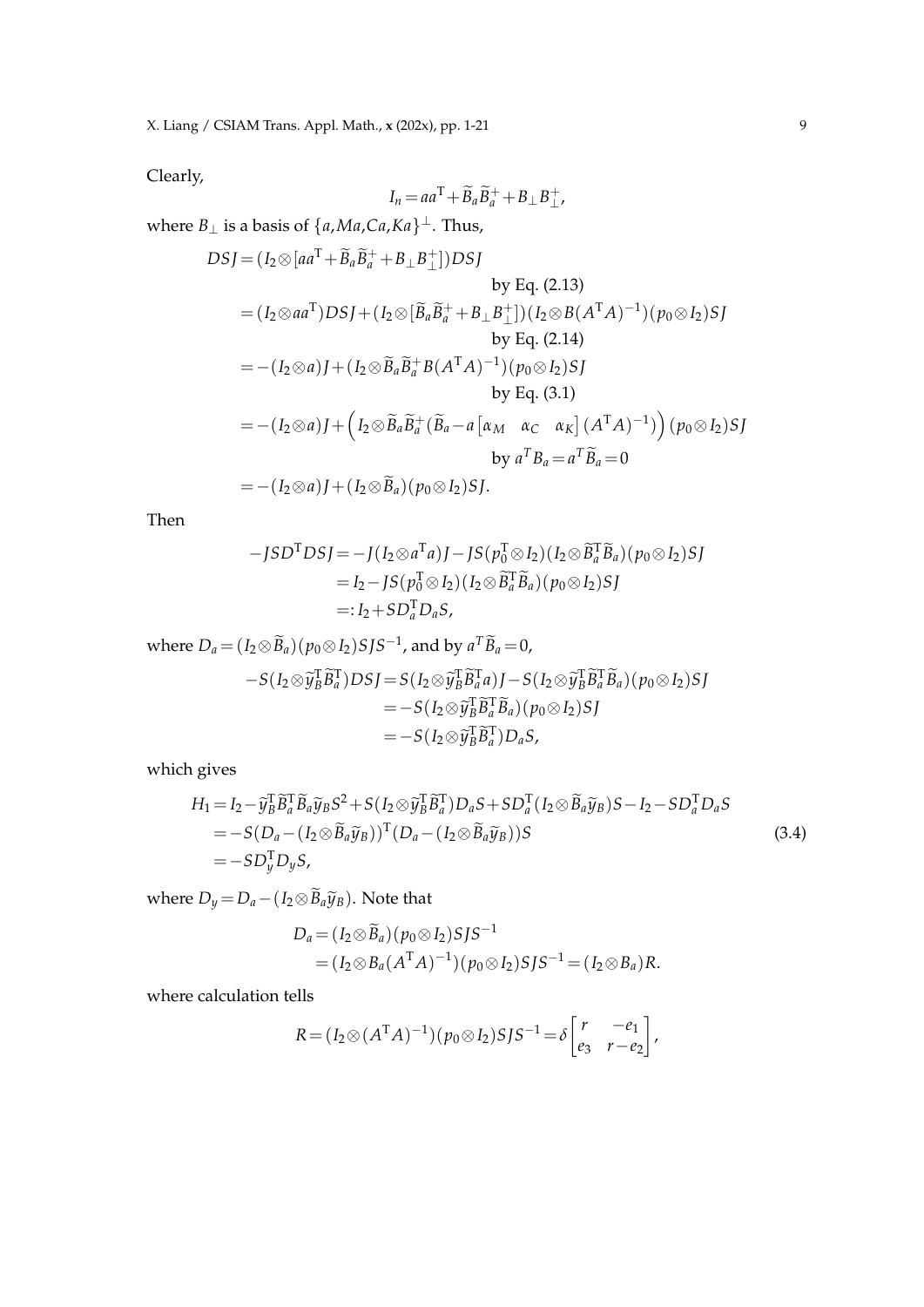.

in which  $I_3 = \begin{bmatrix} e_1 & e_2 & e_3 \end{bmatrix}$ , and

$$
\delta = \frac{4}{4\alpha_K \alpha_M - \alpha_C^2}, \quad r = \frac{1}{2(2\alpha_M^2 + 2\alpha_K^2 + \alpha_C^2)} \begin{bmatrix} 2\alpha_C(\alpha_M + \alpha_K) \\ 4\alpha_K^2 + \alpha_C^2 \\ -2\alpha_C(\alpha_M + \alpha_K) \end{bmatrix}.
$$

Thus, writing  $y_B = (A^T A)^{-1} \widetilde{y}_B$  and  $y = r - \frac{1}{\delta} y_B$ ,

$$
D_y = (I_2 \otimes B_a)R - (I_2 \otimes B_a y_B) = \delta(I_2 \otimes B_a) \begin{bmatrix} y & -e_1 \\ e_3 & y - e_2 \end{bmatrix}
$$

Then, letting  $B_W = B_a^T B_a = B^T B - \begin{bmatrix} \alpha_M & \alpha_C & \alpha_K \end{bmatrix}^T \begin{bmatrix} \alpha_M & \alpha_C & \alpha_K \end{bmatrix}$ ,

$$
D_y^{\mathrm{T}} D_y = \delta^2 \begin{bmatrix} y^{\mathrm{T}} B_W y & (e_3 - e_1)^{\mathrm{T}} B_W y \\ (e_3 - e_1)^{\mathrm{T}} B_W y & y^{\mathrm{T}} B_W y - 2e_2^{\mathrm{T}} B_W y \end{bmatrix} + \delta^2 \begin{bmatrix} e_3^{\mathrm{T}} B_W e_3 & -e_2^{\mathrm{T}} B_W e_3 \\ -e_2^{\mathrm{T}} B_W e_3 & e_2^{\mathrm{T}} B_W e_2 + e_1^{\mathrm{T}} B_W e_1 \end{bmatrix} \tag{3.5}
$$
\n
$$
=:\delta^2 (W_y + W_e).
$$

Note that  $\begin{bmatrix} y & -e_1 \\ a_1 & y_1 \end{bmatrix}$ *e*<sup>3</sup> *y*−*e*<sup>2</sup> has full column rank, because otherwise *y*k*e*1,(*y*−*e*2)k*e*3, which is a contradiction. Thus  $D_y^T D_y \succ 0$  and then by Eq. (3.4)  $H_1 = −SD_y^T D_y S − 0$ , which implies  $\lambda_2$  < 1 <  $\lambda_3$ .

On the other hand, by Eq. (3.2),

$$
v = \xi a + B_a y_B = \xi a + \delta B_a (r - y), \quad \xi \in \mathbb{R}, y \in \mathbb{R}^3.
$$

Then the only constraint on  $v$ , namely Eq. (2.10), is

$$
\frac{w^{\mathrm{T}}a_{\perp}}{a_{\perp}^{\mathrm{T}}a_{\perp}} = v^{\mathrm{T}}z = \xi a^{\mathrm{T}}z + \delta z^{\mathrm{T}}B_a r - \delta z^{\mathrm{T}}B_a y,
$$

or equivalently,

$$
z_a^{\mathrm{T}} y = \xi + \beta,
$$

where

$$
z_a = \frac{\delta B_a^{\mathrm{T}} z}{a^{\mathrm{T}} z}, \qquad \beta = z_a^{\mathrm{T}} r - \frac{w^{\mathrm{T}} a_{\perp}}{a^{\mathrm{T}} z a_{\perp}^{\mathrm{T}} a_{\perp}}.
$$

Also,

$$
-JH(\lambda)J = \lambda^{2}I_{2} - \lambda (I_{2} + \delta^{2}S(W_{y} + W_{e})S + \xi^{2}S^{2}) + \xi^{2}S^{2}.
$$

To sum up, the constrained optimization problem Eq. (2.1), or Eq. (2.15), is equivalent to this unconstrained optimization problem: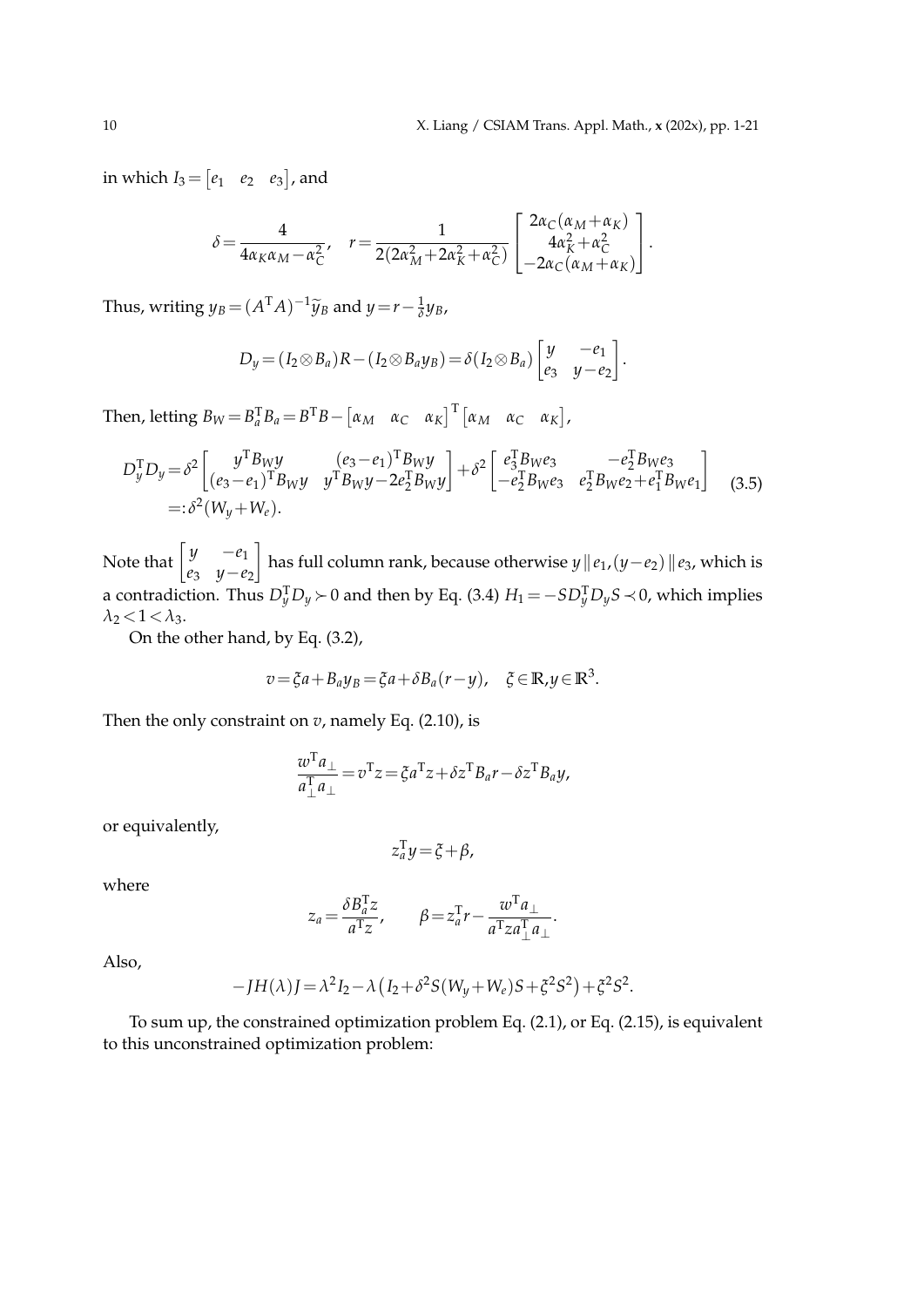$$
\min_{y \in \mathbb{R}^3} \kappa_2(T) = \min_{y \in \mathbb{R}^3} \sqrt{\frac{\lambda_4}{\lambda_1}}
$$
\n(3.6)

where  $0 \leq \lambda_1 \leq \lambda_2 < 1 < \lambda_3 \leq \lambda_4$  are four eigenvalues of the hyperbolic quadratic polynomial

$$
-JH(\lambda)J = \lambda^2 I_2 - \lambda [I_2 + \delta^2 SW_e S + \delta^2 SW_y S + (z_a^{\mathrm{T}} y - \beta)^2 S^2] + (z_a^{\mathrm{T}} y - \beta)^2 S^2, (3.7)
$$

and

$$
W_y = (y^{\mathrm{T}} B_W y) I_2 + \begin{bmatrix} 0 & (e_3 - e_1)^{\mathrm{T}} B_W y \\ (e_3 - e_1)^{\mathrm{T}} B_W y & -2e_2^{\mathrm{T}} B_W y \end{bmatrix}.
$$

#### **4 Analyze the problem**

It might be possible to have an explicit solution of the unconstrained optimization problem Eq. (3.6), but it must be complicated and difficult to use in practice. Note that *H*(*λ*) is of order 2, we can directly use some numerical optimization method to reach the minimal point  $y_{\text{min}}$  and the minimum  $\kappa_2(T; y_{\text{min}})$ .

If  $z_a^T y = \beta$ , then  $-JH(\lambda)J = \lambda^2 I_2 - \lambda (I_2 - H_1)$ , which implies that  $\lambda_1 = \lambda_2 = 0$  and  $\kappa_2(T) =$ +∞. Hence the whole domain is split into two connected domains:  $\{y : z_a^T y < \beta\}$  and  $\{y: z_a^T y > \beta\}$ . Then we may use optimization methods to try to attain the local minimum in both of the two domains.

Most optimization methods require the gradient and the Hessian of the objective function, and we calculate it theoretically.

First try to obtain those for the eigenvalues. For any eigenpair of Eq. (3.7), it holds that  $-JH(\lambda)Jx = 0$ , and without loss of generally,  $x^Tx = 1$ . Let  $W = \delta^2(W_e + W_y)$ ,  $\xi = z_a^Ty - \beta$ , and then

$$
-JH(\lambda)J = \lambda^2 I_2 - \lambda (I_2 + SWS + \xi^2 S^2) + \xi^2 S^2.
$$
 (4.1)

Taking differential on both sides gives

$$
-Jd(H(\lambda))Jx-JH(\lambda)Jdx=0,
$$
\n(4.2)

and

$$
0 = x^T J H(\lambda) J dx = -x^T J d(H(\lambda)) Jx.
$$

Thus,

$$
0=-x^{\mathrm{T}}\Big(2\lambda\mathrm{d}\lambda I_2-\mathrm{d}\lambda[I_2+SWS+\xi^2S^2]-\lambda[SdWS+2\xi\mathrm{d}\xi S^2]+2\xi\mathrm{d}\xi S^2\Big)x.
$$

Write  $t:=Sx=\begin{bmatrix} \tau_1 & \tau_2 \end{bmatrix}^\text{T}$ , and noticing  $x^\text{T}x\!=\!1$ ,  $0=2\lambda \mathrm{d}\lambda-\mathrm{d}\lambda\left[1+t^TWt+\zeta^2t^Tt\right]-\lambda\left[t^T\mathrm{d}Wt+2\zeta\mathrm{d}\zeta t^Tt\right]+2\zeta\mathrm{d}\zeta t^Tt,$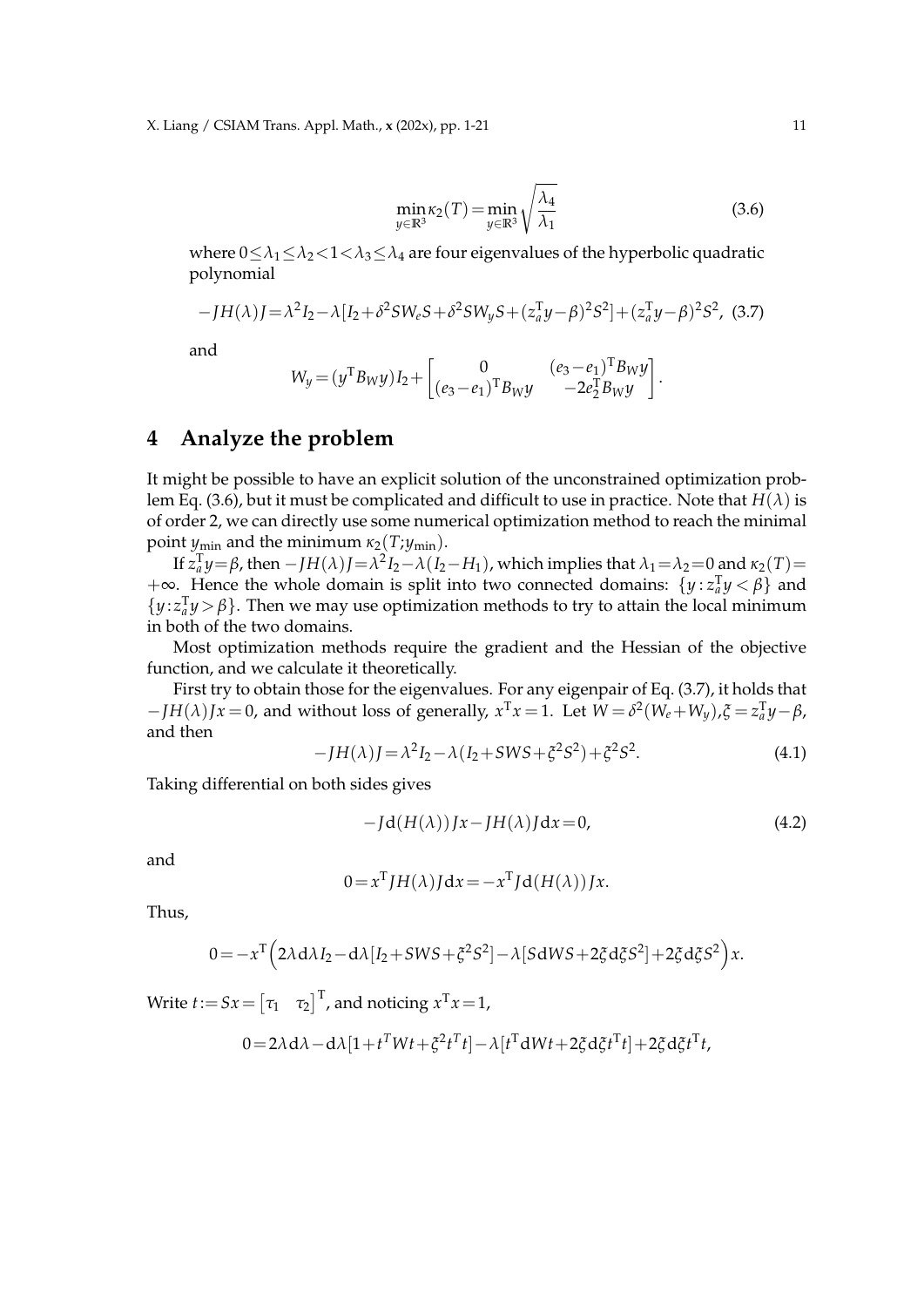and then

$$
d\lambda = \frac{\lambda t^{T} dWt + 2(\lambda - 1)\xi d\xi t^{T}t}{2\lambda - [1 + t^{T}Wt + \xi^{2}t^{T}t]}.
$$

Note that  $d\xi = z_a^T dy$  and by Eq. (3.5),

$$
dWt = \delta^2 d \left( (y^{\mathrm{T}} B_W y) I_2 + \begin{bmatrix} 0 & (e_3 - e_1)^{\mathrm{T}} B_W y \\ (e_3 - e_1)^{\mathrm{T}} B_W y & -2e_2^{\mathrm{T}} B_W y \end{bmatrix} \right) t
$$
  

$$
= \delta^2 t d \left( y^{\mathrm{T}} B_W y \right) + \delta^2 \begin{bmatrix} 0 & (e_3 - e_1)^{\mathrm{T}} B_W dy \\ (e_3 - e_1)^{\mathrm{T}} B_W dy & -2e_2^{\mathrm{T}} B_W dy \end{bmatrix} t
$$
  

$$
= 2\delta^2 t y^{\mathrm{T}} B_W dy + \delta^2 \begin{bmatrix} \tau_2 (e_3 - e_1)^{\mathrm{T}} & 0 \\ \tau_1 (e_3 - e_1)^{\mathrm{T}} - 2\tau_2 e_2^{\mathrm{T}} \end{bmatrix} B_W dy
$$
  

$$
= \delta^2 (2t y^{\mathrm{T}} + E_t^{\mathrm{T}}) B_W dy,
$$

where

$$
E_t := [ \tau_2(e_3 - e_1) \quad \tau_1(e_3 - e_1) - 2\tau_2 e_2 ].
$$

Then

$$
t^{T} dW t = 2\delta^{2}[(t^{T}t)y + \frac{1}{2}E_{t}t]^{T}B_{W} dy = 2\delta^{2}[(t^{T}t)y + \tau_{1}\tau_{2}(e_{3} - e_{1}) - \tau_{2}^{2}e_{2}]^{T}B_{W} dy,
$$

and we have

$$
d\lambda = \frac{2\lambda\delta^2[(t^Tt)y + \tau_1\tau_2(e_3 - e_1) - \tau_2^2e_2]^T B_W + 2(\lambda - 1)t^T t \xi z_a^T}{2\lambda - [1 + t^T W t + \xi^2 t^T t]} dy,
$$

which implies

$$
\nabla \lambda = 2 \frac{\lambda \delta^2 B_W[(t^{\mathrm{T}}t)y + \tau_1 \tau_2 (e_3 - e_1) - \tau_2^2 e_2] + (\lambda - 1) t^{\mathrm{T}} t \xi z_a}{2\lambda - [1 + t^{\mathrm{T}} W t + \xi^2 t^{\mathrm{T}} t]}.
$$

 $W$ riting  $\tau_W$ := $t^TWt$ , then

$$
\nabla \lambda = 2 \frac{\lambda \delta^2 B_W[(t^{\mathrm{T}}t)y + \tau_1 \tau_2 (e_3 - e_1) - \tau_2^2 e_2] + (\lambda - 1)t^{\mathrm{T}} t \xi z_a}{2\lambda - [1 + \tau_W + \xi^2 t^{\mathrm{T}} t]} ,
$$

and

$$
d(\nabla \lambda) = \frac{\partial \nabla \lambda}{\partial \lambda} d\lambda + \frac{\partial \nabla \lambda}{\partial \xi} d\xi + \frac{\partial \nabla \lambda}{\partial \tau_1} d\tau_1 + \frac{\partial \nabla \lambda}{\partial \tau_2} d\tau_2 + \frac{\partial \nabla \lambda}{\partial \tau_W} d\tau_W.
$$
 (4.3)

Let

$$
\sigma := 2\lambda - [1 + t^T W t + \xi^2 t^T t], \quad g := \lambda \delta^2 B_W[(t^T t)y + \frac{1}{2} E_t t] + (\lambda - 1) t^T t \xi z_a, \tag{4.4}
$$

then

$$
\nabla \lambda = 2 \frac{g}{\sigma}.
$$
\n(4.5)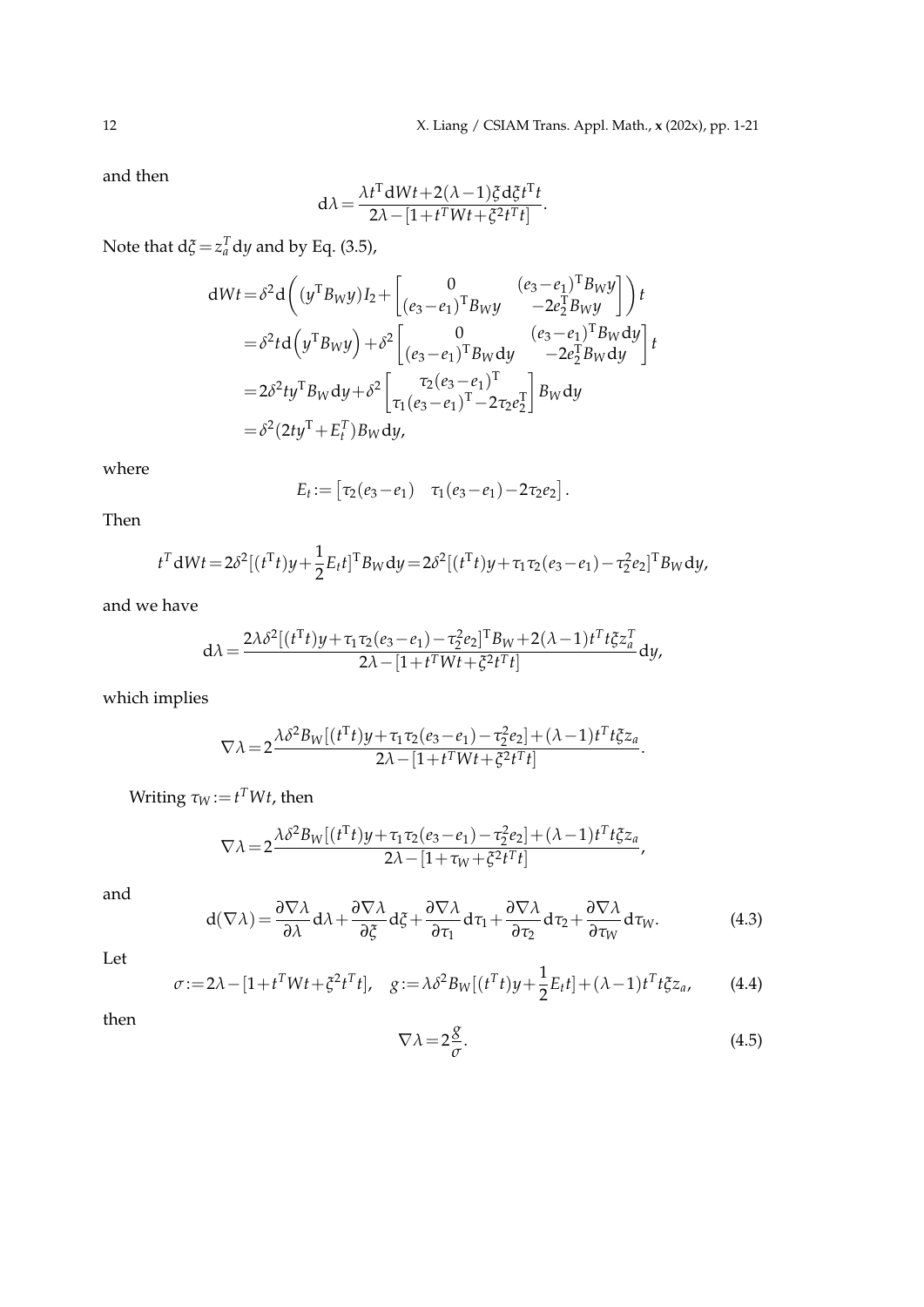X. Liang / CSIAM Trans. Appl. Math., **x** (202x), pp. 1-21 13

Putting

$$
\frac{\partial \nabla \lambda}{\partial \lambda} = \frac{2}{\sigma^2} \left( (\delta^2 B_W[(t^T t)y + \frac{1}{2} E_t t] + t^T t \xi z_a) \sigma - 2g \right),
$$
  
\n
$$
\frac{\partial \nabla \lambda}{\partial \xi} = \frac{2}{\sigma^2} \left( (\lambda - 1) t^T t z_a \sigma + 2t^T t \xi g \right),
$$
  
\n
$$
\frac{\partial \nabla \lambda}{\partial \tau_1} = \frac{2}{\sigma^2} \left( (\lambda \delta^2 B_W [2 \tau_1 y + \tau_2 (e_3 - e_1)] + 2(\lambda - 1) \tau_1 \xi z_a \right) \sigma + \xi^2 2 \tau_1 g \right),
$$
  
\n
$$
\frac{\partial \nabla \lambda}{\partial \tau_2} = \frac{2}{\sigma^2} \left( (\lambda \delta^2 B_W [2 \tau_2 y + \tau_1 (e_3 - e_1) - 2 \tau_2 e_2] + 2(\lambda - 1) \tau_2 \xi z_a \right) \sigma + \xi^2 2 \tau_2 g \right),
$$
  
\n
$$
\frac{\partial \nabla \lambda}{\partial \tau_W} = \frac{2}{\sigma^2} g,
$$
  
\n
$$
d\tau_W = 2t^T W dt + t^T dW t,
$$

into Eq. (4.3) gives

$$
d(\nabla \lambda) = \frac{2}{\sigma^2} \Biggl( \Big( (\delta^2 B_W[(t^T t)y + \frac{1}{2}E_t t] + t^T t \xi z_a) \sigma - 2g \Big) 2 \frac{g^T}{\sigma} dy + \Big( (\lambda - 1)t^T t z_a \sigma + 2t^T t \xi g \Big) z_a^T dy
$$
  
+2\sigma \lambda \delta^2 B\_W y t^T dt + \sigma \lambda \delta^2 B\_W E\_t dt + 2\sigma (\lambda - 1) \xi z\_a t^T dt + 2 \xi^2 g t^T dt  
+g \Big( 2t^T W dt + 2\delta^2 [(t^T t)y + \frac{1}{2}E\_t t]^T B\_W dy \Big) \Biggr)  
=: \frac{2}{\sigma^2} \Biggl( G\_y dy + G\_t dt \Biggr), \tag{4.6}

where

$$
G_y = \left( (\delta^2 B_W[(t^T t)y + \frac{1}{2}E_t t] + t^T t \xi z_a) \sigma - 2g \right) 2\frac{g^T}{\sigma} + \left( (\lambda - 1)t^T t z_a \sigma + 2t^T t \xi g \right) z_a^T
$$
  

$$
+ 2g \delta^2 [(t^T t)y + \frac{1}{2}E_t t]^T B_W
$$
  
by  $\delta^2 B_W[(t^T t)y + \frac{1}{2}E_t t] = \frac{1}{\lambda} [g - (\lambda - 1)t^T t \xi z_a]$   

$$
= (\frac{4}{\lambda} - \frac{4}{\sigma}) g g^T + \frac{2}{\lambda} t^T t \xi (z_a g^T + g z_a^T) + \sigma (\lambda - 1) t^T t z_a z_a^T
$$
  
by  $-x^T J H(\lambda) Jx = \lambda^2 - \lambda (2\lambda - \sigma) + \xi^2 t^T t = 0 \Rightarrow \sigma - \lambda = -\frac{\xi^2 t^T t}{\lambda}$   

$$
= \frac{4}{\sigma \lambda} \frac{\xi^2 t^T t}{-\lambda} g g^T + \frac{2}{\lambda} t^T t \xi (z_a g^T + g z_a^T) + \sigma (\lambda - 1) t^T t z_a z_a^T
$$
  

$$
= \sigma t^T t \left( -(z_a - \frac{2\xi}{\sigma \lambda} g)(z_a - \frac{2\xi}{\sigma \lambda} g)^T + \lambda z_a z_a^T \right),
$$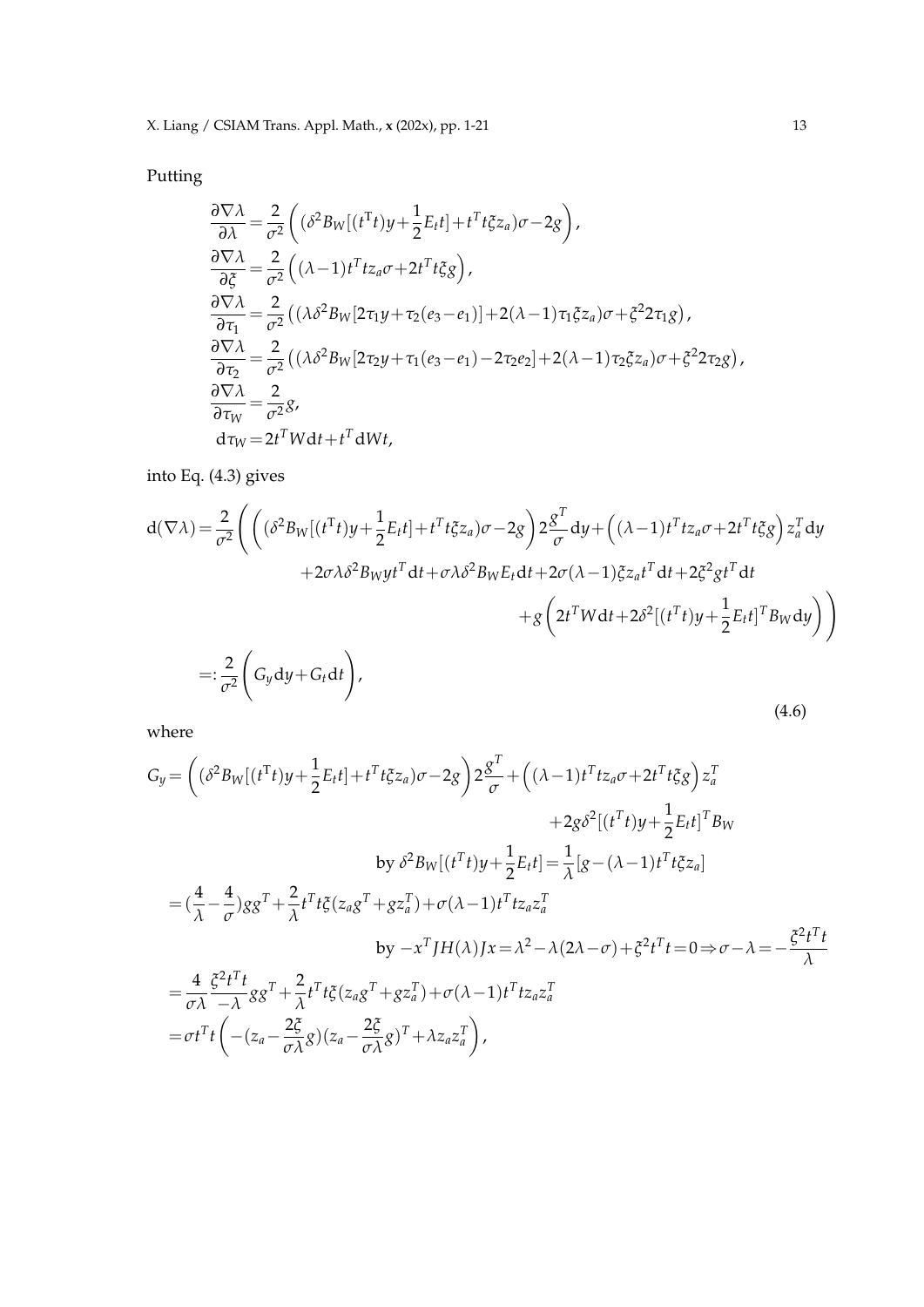and

$$
G_t = 2gt^T W + 2(\sigma \lambda \delta^2 B_W y + \sigma (\lambda - 1) \xi z_a + \xi^2 g) t^T + \sigma \lambda \delta^2 B_W E_t.
$$
 (4.7)

Then we calculate dt. By Eq. (4.2), dx satisfies  $-IH(\lambda)Jdx = Jd(H(\lambda))Jx$ , which gives

$$
-JH(\lambda)Jdx = Jd(H(\lambda))Jx
$$
  
= -2\lambda d\lambda x + d\lambda[I\_2 + SWS + \xi^2 S^2]x + \lambda SdWSx + 2\lambda \xi d\xi S^2 x - 2\xi d\xi S^2 x  
= (1-2\lambda)d\lambda x + d\lambda[SWS + \xi^2 S^2]x + \lambda SdWSx + 2(\lambda - 1)\xi d\xi S^2 x.

Note that *x T Jx*=0,*x <sup>T</sup>* d*x*=0 and *x*∈**R**<sup>2</sup> . Hence d*x*=*ηJx* holds for some *η*. Moreover, since *x* is an eigenvector of the matrix  $-IH(\lambda)J$  corresponding to 0, *Jx* has to be its eigenvector corresponding to a positive eigenvalue *ω*, and

$$
\omega = (Jx)^{T}(-JH(\lambda)J)(Jx) = (Jx)^{T}[\lambda^{2}I_{2} - \lambda(I_{2} + SWS + \xi^{2}S^{2}) + \xi^{2}S^{2}](Jx)
$$
  
=  $\lambda^{2} - \lambda(1 + s^{T}Ws + \xi^{2} s^{T}s) + \xi^{2} s^{T}s$ ,

where  $s:=SJx=SJS^{-1}t$ . Thus

$$
(Jx)^{T}(-JH(\lambda)J)(\eta Jx) = -d\lambda x^{T}J[SWS + \xi^{2}S^{2}]x - \lambda x^{T}JSdWSx - 2(\lambda - 1)\xi d\xi x^{T}JS^{2}x,
$$

and

$$
\eta = \frac{-d\lambda x^T J[SW + \xi^2 S]t - \lambda x^T J S dWt - 2(\lambda - 1)\xi d\xi x^T J St}{\omega}
$$
  
\n
$$
= \frac{-2\frac{g^T dy}{\sigma} x^T J[SW + \xi^2 S]t - \lambda x^T J S(2\delta^2 ty^T B_W dy + \delta^2 E_t^T B_W dy) - 2(\lambda - 1)\xi z_a^T dy x^T J St}{\omega}
$$
  
\n
$$
= \frac{-2\frac{x^T J[SW + \xi^2 S]t}{\sigma} g^T - 2\lambda \delta^2 (x^T J St) y^T B_W - \lambda \delta^2 x^T J S E_t^T B_W - 2(\lambda - 1)\xi (x^T J St) z_a^T}{\omega} dy
$$
  
\n
$$
= \frac{2\frac{s^T W t + \xi^2 s^T t}{\sigma} g^T + 2\lambda \delta^2 s^T ty^T B_W + \lambda \delta^2 s^T E_t^T B_W + 2(\lambda - 1)\xi s^T tz_a^T}{\omega} dy.
$$

Since by Eq. (4.7),

$$
g_t := G_t s = 2gt^T W s + 2(\sigma \lambda \delta^2 B_W y + \sigma (\lambda - 1) \xi z_a + \xi^2 g) t^T s + \sigma \lambda \delta^2 B_W E_t s
$$
  
= 2(t^T W s + \xi^2 t^T s)g + \sigma [2\lambda \delta^2 t^T s B\_W y + 2(\lambda - 1) t^T s \xi z\_a + \lambda \delta^2 B\_W E\_t s],

we have

$$
\eta = \frac{g_t^T}{\sigma \omega} dy. \tag{4.8}
$$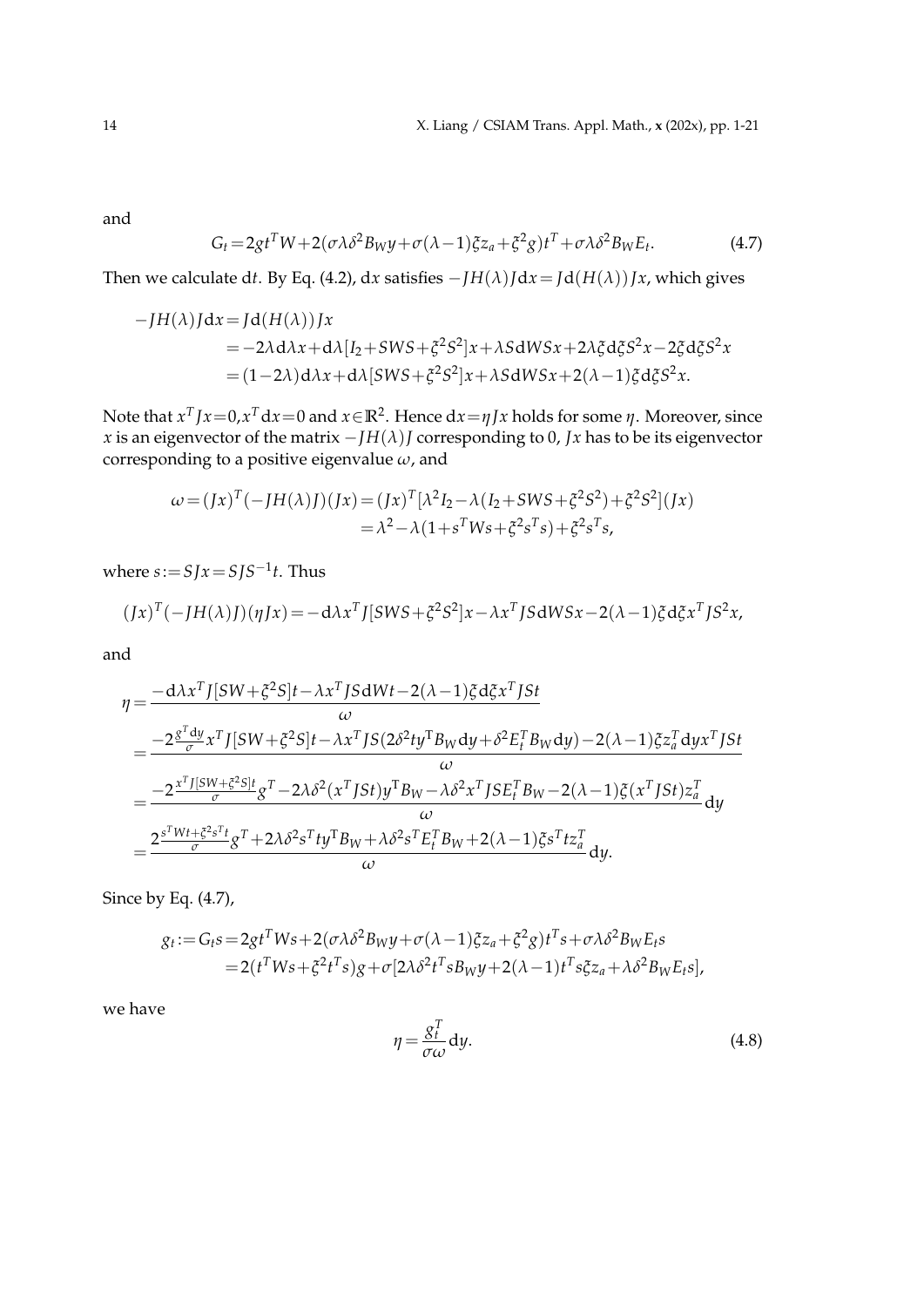Moreover,

$$
g_{t} = 2(t^{T}Ws + \xi^{2}t^{T}s)g + \sigma[2\lambda\delta^{2}t^{T}sB_{W}y + 2(\lambda - 1)t^{T}s\xi z_{a} + \lambda\delta^{2}B_{W}E_{t}s]
$$
  
\nby Eq. (4.4)  
\n
$$
= 2(t^{T}Ws + \xi^{2}t^{T}s)g + \sigma[2\frac{t^{T}s}{t^{T}t}(g - \lambda\delta^{2}B_{W}\frac{1}{2}E_{t}t) + \lambda\delta^{2}B_{W}E_{t}s]
$$
  
\n
$$
= 2(t^{T}Ws + \xi^{2}t^{T}s + \frac{\sigma t^{T}s}{t^{T}t})g + \frac{\sigma}{t^{T}t}\lambda\delta^{2}B_{W}E_{t}[(t^{T}t)s - (t^{T}s)t].
$$
\n(4.9)

Note that

$$
(t^Tt)s - (t^Ts)t = [(t^Tt)I_2 - tt^T]s = -Jtt^TJs = -Jt(x^TSJSJx) = -Jtx^T(-\frac{4}{\delta}I_2)x = \frac{4}{\delta}Jt,
$$

and

$$
0 = x^T(-J^T H(\lambda)J)Jx = x^T(\lambda^2 I_2 - \lambda [I_2 + SWS + \xi^2 S^2] + \xi^2 S^2)Jx = -\lambda [t^T W s + \xi^2 t^T s] + \xi^2 t^T s,
$$
  
which gives

which gives

$$
t^T W s = \frac{(1 - \lambda)\xi^2 t^T s}{\lambda}.
$$
\n(4.10)

Note that by Eq. (4.4)

$$
\xi^2 t^T t + \sigma \lambda = 2\lambda^2 - \lambda [1 + t^T W t + \xi^2 t^T t] + \xi^2 t^T t = \lambda^2.
$$
 (4.11)

Substituting Eqs. (4.10) and (4.11) into Eq. (4.9) gives

$$
g_t = G_t s = 2\left(\frac{\xi^2}{\lambda}t^Ts + \frac{\sigma t^Ts}{t^Tt}\right)g + \frac{4\sigma}{t^Tt}\lambda \delta B_W E_t Jt
$$
  

$$
= 2t^Ts\left(\frac{\xi^2}{\lambda} + \frac{\sigma}{t^Tt}\right)g + \frac{4\sigma}{t^Tt}\lambda \delta B_W E_t Jt
$$
  

$$
= 2\frac{\lambda}{t^Tt}[t^Tsg + 2\sigma \delta B_W E_t Jt].
$$

Noticing by Eq. (4.8)

$$
dt = Sdx = \eta SJx = \eta s = \left(\frac{g_t^T}{\sigma \omega} dy\right) s,
$$

Eq. (4.6) becomes

$$
d(\nabla \lambda) = \frac{2}{\sigma^2} \left( \sigma t^T t \left( \lambda z_a z_a^T - (z_a - \frac{2\xi}{\sigma \lambda} g)(z_a - \frac{2\xi}{\sigma \lambda} g)^T \right) dy + \frac{g_t g_t^T}{\sigma \omega} dy \right),
$$

and

$$
\nabla^2 \lambda = \frac{2}{\sigma^2} \left( \sigma t^T t \left( \lambda z_a z_a^T - (z_a - \frac{2\xi}{\sigma \lambda} g)(z_a - \frac{2\xi}{\sigma \lambda} g)^T \right) + \frac{g_t g_t^T}{\sigma \omega} \right).
$$
(4.12)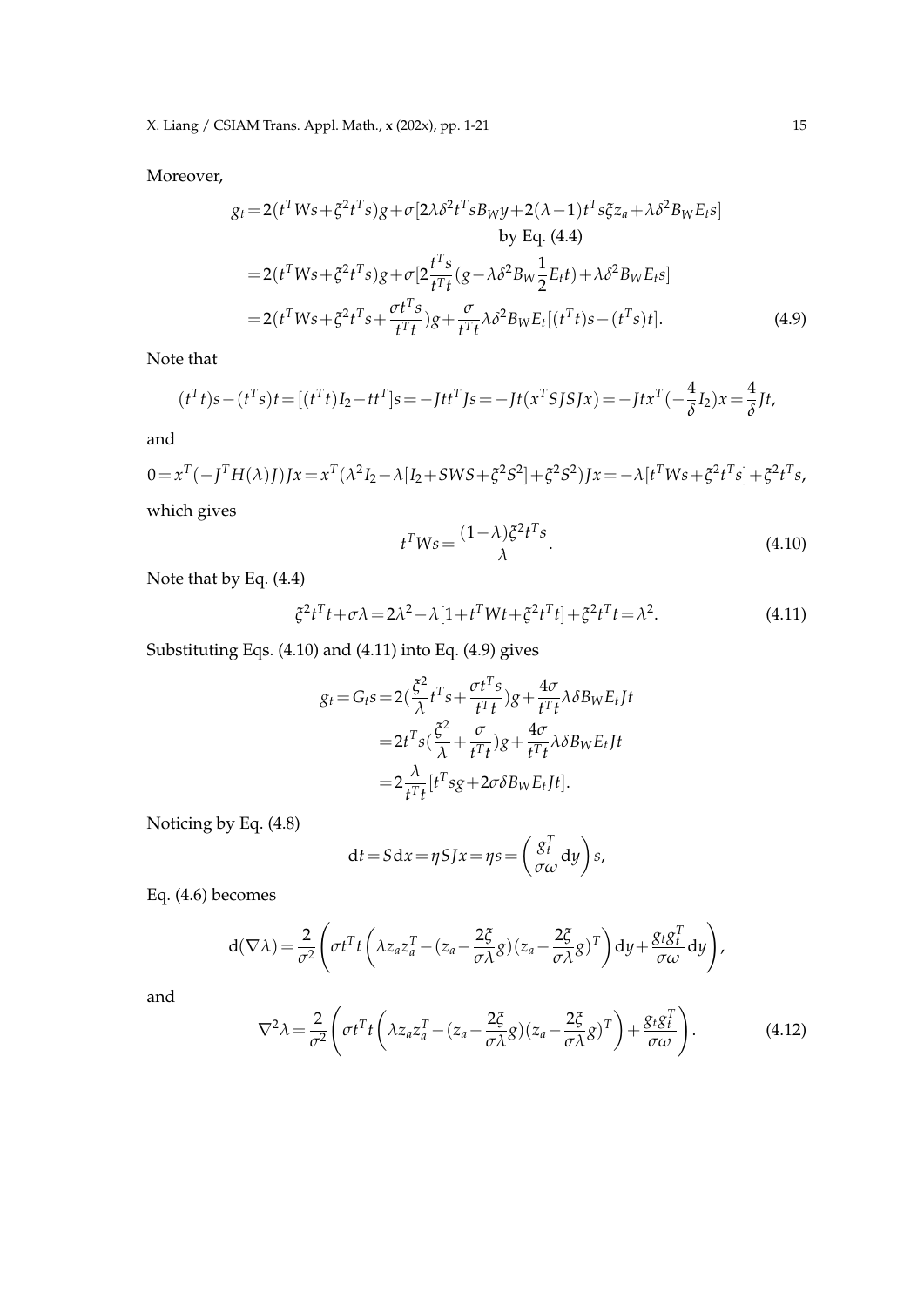Following this, we may easily have  $\nabla \lambda_4$ ,  $\nabla \lambda_1$  and then

$$
\nabla \kappa = \frac{\lambda_1 \nabla \lambda_4 - \lambda_4 \nabla \lambda_1}{2\lambda_1^2 \kappa} = \frac{\kappa}{2} \left( \frac{\nabla \lambda_4}{\lambda_4} - \frac{\nabla \lambda_1}{\lambda_1} \right),\tag{4.13}
$$

with  $\kappa = \kappa_2(T)$ , which can be used in the optimization methods. Moreover,

$$
\nabla^2 \kappa = \left(\frac{\nabla \lambda_4}{\lambda_4} - \frac{\nabla \lambda_1}{\lambda_1}\right) \frac{\nabla \kappa^T}{2} + \frac{\kappa}{2} \left(\frac{\nabla^2 \lambda_4}{\lambda_4} - \frac{\nabla \lambda_4 \nabla \lambda_4^T}{\lambda_4^2} - \frac{\nabla^2 \lambda_1}{\lambda_1} + \frac{\nabla \lambda_1 \nabla \lambda_1^T}{\lambda_1^2}\right)
$$
  
=  $\frac{\kappa}{2} \left(\frac{2 \nabla \kappa \nabla \kappa^T}{\kappa^2} + \frac{\nabla^2 \lambda_4}{\lambda_4} - \frac{\nabla \lambda_4 \nabla \lambda_4^T}{\lambda_4^2} - \frac{\nabla^2 \lambda_1}{\lambda_1} + \frac{\nabla \lambda_1 \nabla \lambda_1^T}{\lambda_1^2}\right)$   
=  $\frac{\kappa}{2} \left(\frac{\nabla^2 \lambda_4}{\lambda_4} - \frac{\nabla^2 \lambda_1}{\lambda_1} - \frac{2 \nabla \lambda_1 \nabla \kappa^T}{\lambda_1 \kappa} - \frac{2 \nabla \kappa \nabla \lambda_1^T}{\kappa \lambda_1} - \frac{2 \nabla \kappa \nabla \kappa^T}{\kappa^2}\right),$  (4.14)

of which the last equality holds for  $\frac{\nabla \lambda_4}{\lambda_4} = 2\frac{\nabla \kappa}{\kappa} + \frac{\nabla \lambda_1}{\lambda_1}$  $\frac{\sqrt{\lambda_1}}{\lambda_1}$  by Eq. (4.13).

### **5 Solve the problem**

Usually optimization methods converge to the local minimal point or stationary point, which would not be the global minimal point. It is well known that optimization methods performing on convex functions always converge to the unique global minimal point. Hence we would like to know whether the objective function is convex in its connected domain. However, numerical tests do not support that.

**Example 5.1** (Convex Test)**.** All the numerical tests in the paper are implemented in MATLAB R2017a. We randomly generate three symmetric matrices *M*,*C*,*K* (not necessarily positive definite), where *M*=*U*T*ΛU* in which *U* is generated by the MATLAB code rand(10), and *Λ* is diagonal and each diagonal entry follows the uniform distribution on [−0.5,0.5]. Then we pick its two eigenpairs of different types, and calculate the related unconstrained optimization problem Eq. (3.6).

Then we randomly generate 1000 points where any coordinate follows the uniform distribution [−100,100]. For each point we compute its Hessian matrix ∇<sup>2</sup> *κ*, and then compute its minimal eigenvalue *λ*min. Here the gradient ∇*κ* and the Hessian ∇<sup>2</sup> *κ* are generated according to Eq. (4.13) and Eq. (4.14) respectively. Specially, if the point (nearly) locates in the hyperplane  $z_a^T y = \beta$ , then we simply discard the pair, or equivalently let the minimal eigenvalue be  $+\infty$ . Then we find the minimal  $\lambda_{\min}$  of the 1000 pairs.

The procedure above will be repeated 1000 times. The distribution of the 1000 minimal  $\lambda_{\min}$  is shown below.

|          | ∸<br>- | ີ<br>. . | --<br>- | - |
|----------|--------|----------|---------|---|
| --<br>-- |        |          | .<br>-- |   |

The numerical test suggests us that the objective function is hardly convex.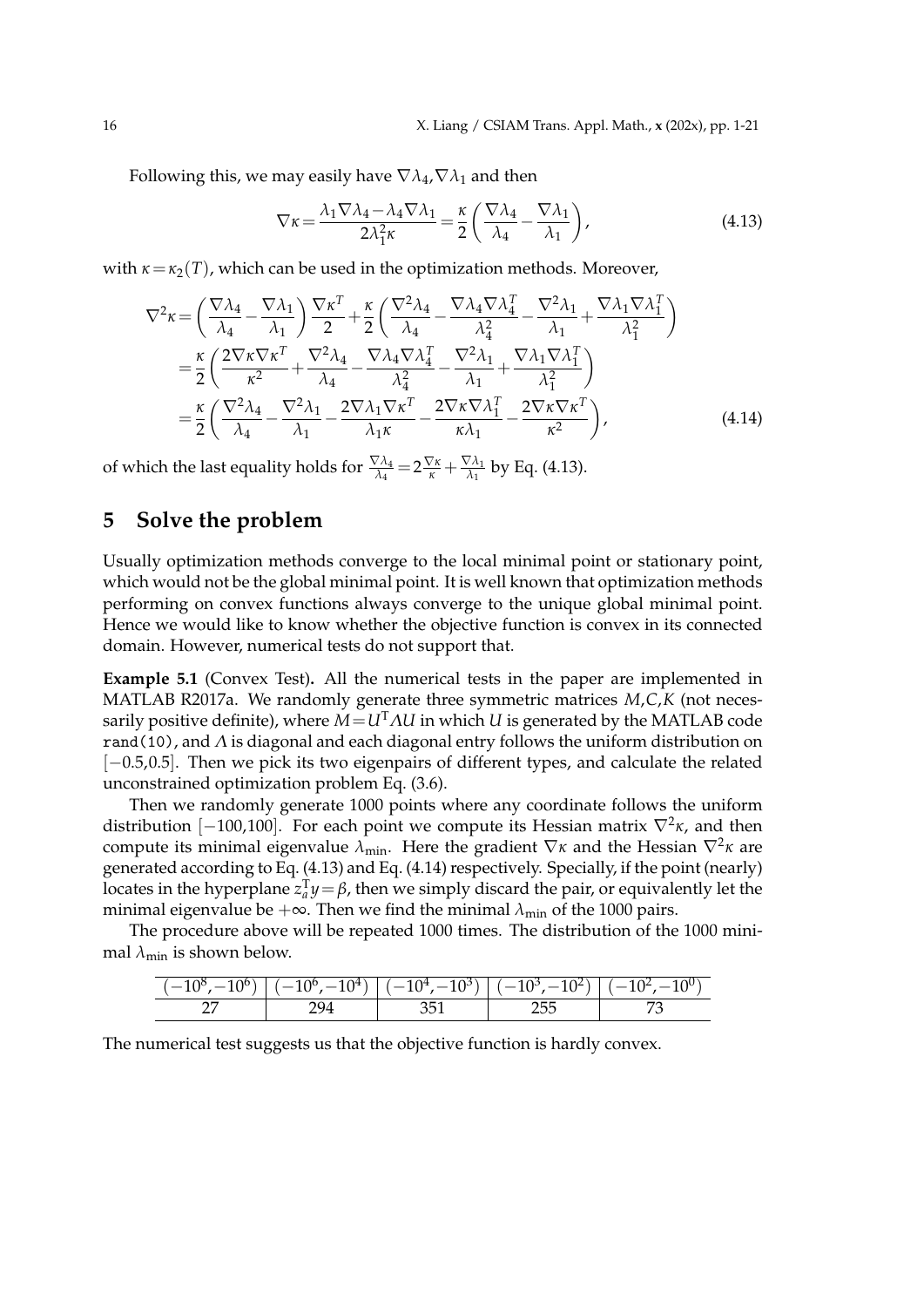Although the objective function may be not convex, the global minimal point can still be converged if it is pseudoconvex. A function *f* : *S*⊂**R***<sup>n</sup>* →**R** is called pseudoconvex, if *f*(*y*1)< *f*(*y*2)⇒(*y*1−*y*2) <sup>T</sup>∇ *f*(*y*2)<0 for any *y*1,*y*2∈*S*. A function *f*(*y*) pseudoconvex on *S* has this property: if  $y_0 \in S$  is a stationary point, then  $y_0$  is a global minimal point; if  $y_0$ is a local minimal point, then  $y_0$  is a global minimal point. If  $\nabla^2 f(y)$  is positive definite on the subspace  $\{\nabla f(y)\}^{\perp}$ , then *f* is pseudoconvex. In detail, we will judge whether *Z*<sup>H</sup>∇<sup>2</sup>κ*Z* ≻ 0, where *Z* is an orthonormal basis matrix of the orthogonal complement of  $\nabla$ *κ*, and  $Z^T \nabla$ *κ* = 0. Specially  $Z = I_3$  if  $\nabla$ *κ* = 0. More information can be found in classic textbooks (e.g. [3]), or this early paper [4].

Numerical tests imply the objective function  $\kappa_2(T)$  with respect to *y* is pseudoconvex in its connected domain for a few instances.

**Example 5.2** (Pseudoconvex Test)**.** The whole process is nearly the same as in Example 5.1, but rather than the minimal eigenvalue of ∇<sup>2</sup> *κ*, we calculate the minimal eigenvalue  $\widetilde{\lambda}_{min}$  of  $Z^H \nabla^2 \kappa Z$ .

The distribution of the 1000 minimal  $\tilde{\lambda}_{min}$  is shown below.

| ΨU | $(10^{-2})$   ( | $\sqrt{10^{-7}}$<br>$10^{-2}$ , $-10^{-6}$<br>$\overline{\sigma}$ | $10^{-6}$<br>$\sim$ $-10^{-1}$<br>$\cdot$ $\cdot$ | ΙU<br>ΠO |
|----|-----------------|-------------------------------------------------------------------|---------------------------------------------------|----------|
|    |                 |                                                                   |                                                   |          |

The numerical test suggests us that the objective function is pseudoconvex for a few instances only.

Although in most instances the objective function is likely not to be pseudoconvex, for any given problem, namely given the quadratic matrix polynomial  $O(\lambda)$  and its two eigenpairs to be deflated, we are able to transform it into an equivalent problem whose associated tiny-scale unconstrained optimization problem with a pseudoconvex objective function.

Recall the problem setting in the beginning of Section 2. Note that *a* is determined by the eigenvectors only. Thus, performing an affine transformation on the eigenvalue does not change either *a* or the eigenvectors to be deflated. In details, the problem

$$
\widetilde{Q}(\lambda) = \frac{1}{\nu_1^2} Q(\nu_1 \lambda + \nu_2) = \lambda^2 M + \lambda \frac{2\nu_2 M + C}{\nu_1} + \frac{\nu_2^2 M + \nu_2 C + K}{\nu_1^2} =: \lambda^2 M + \lambda \widetilde{C} + \widetilde{K}
$$
(5.1)

will be treated instead. However,

$$
\widetilde{\alpha}_C = a^T \widetilde{C} a = \frac{2v_2 \alpha_M + \alpha_C}{v_1}, \quad \widetilde{\alpha}_K = a^T \widetilde{K} a = \frac{v_2^2 \alpha_M + v_2 \alpha_C + \alpha_K}{v_1^2}.
$$

It is not difficult to make  $\tilde{\alpha}_C = 0$ ,  $|\alpha_M| = |\tilde{\alpha}_K|$ . In fact,

$$
\nu_2 = -\frac{\alpha_C}{2\alpha_M}, \quad \nu_1 = \frac{\sqrt{|4\alpha_M\alpha_K - \alpha_C^2|}}{2\alpha_M} \neq 0.
$$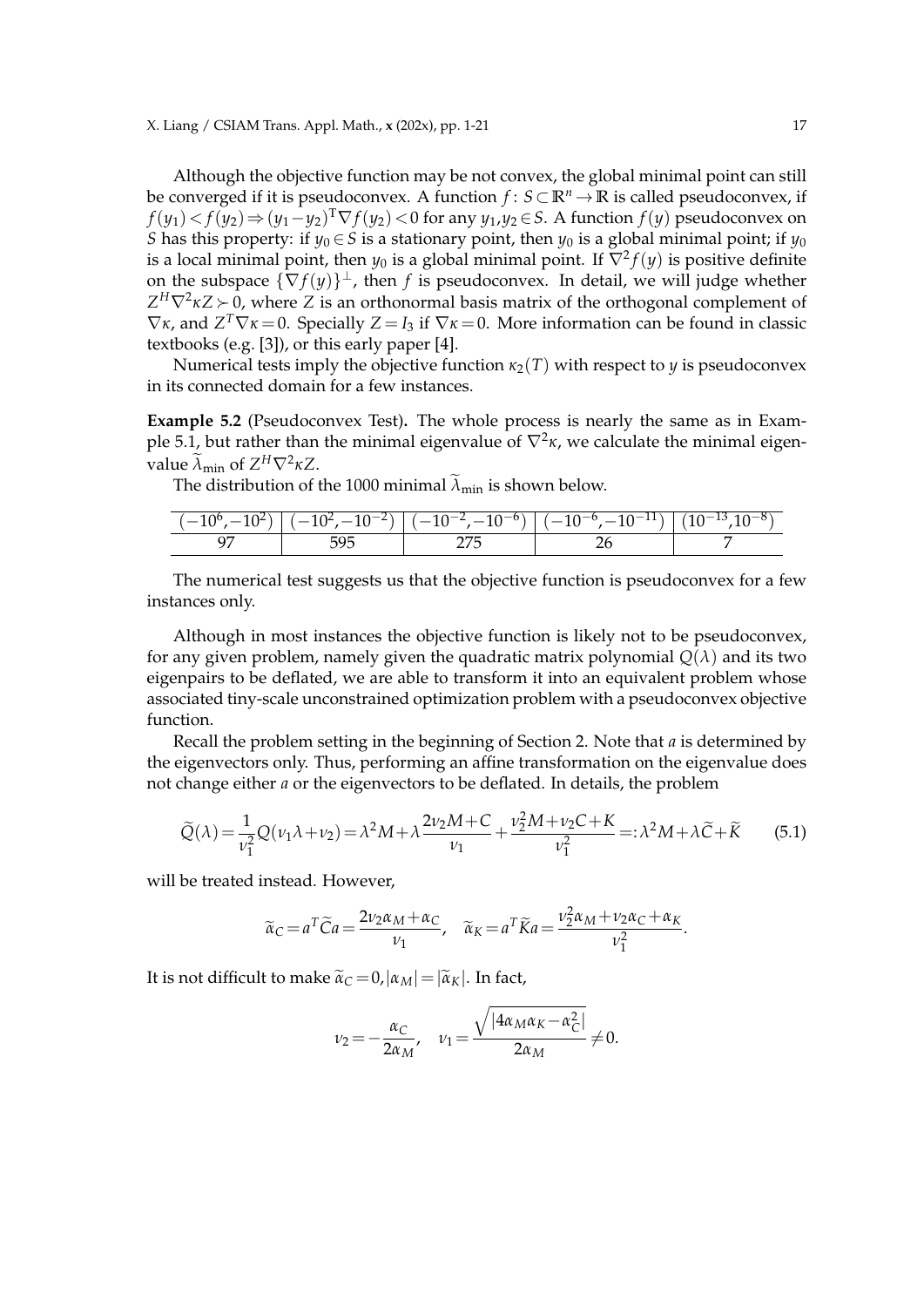.

Moreover, write  $\chi = \text{sign}(4\alpha_M \alpha_K - \alpha_C^2)$ , and then  $\widetilde{\alpha}_K = \chi \alpha_M$ .<br>Since the deflation works on giganwestars only the tiny.

Since the deflation works on eigenvectors only, the tiny-scale unconstrained optimization problem must have the same form, except the terms involving *αC*,*αK*. Hence in the following, we will directly use  $\alpha_C$ , $\alpha_K$  rather than  $\tilde{\alpha}_C$ , $\tilde{\alpha}_K$ , and all the notation will be kept. Now

$$
\delta = \frac{1}{\alpha_{\rm M}^2 \chi}, \quad S = \alpha_{\rm M} \begin{bmatrix} 1 \\ & \chi \end{bmatrix}
$$

So  $|\alpha_M| = \frac{1}{\sqrt{2}}$  $\frac{\partial}{\partial |\delta|}$ . The involving hyperbolic quadratic polynomial, namely Eq. (4.1), is

$$
-JH(\lambda)J = \lambda^2 I_2 - \lambda [I_2 + SWS + \zeta^2 S^2] + \zeta^2 S^2 = \lambda^2 I_2 - \lambda [(1 + \frac{\zeta^2}{\chi \delta})I_2 + SWS] + \frac{\zeta^2}{\chi \delta} I_2.
$$

Since *I*<sup>2</sup> and *SWS* can be simultaneously diagonalizable by an orthonormal matrix, that hyperbolic quadratic polynomial is diagonalizable by an orthonormal matrix, which implies: 1) an eigenvector corresponding to a positive-type eigenvalue has to be that corresponding to a negative-type eigenvalue; 2) the eigenvectors corresponding to two positivetype eigenvalues are orthogonal. There are two cases to be considered.

**Case 1**:  $\lambda_1$ , $\lambda_4$  cannot share a same eigenvector, which implies that  $\lambda_1$ , $\lambda_3$  share a same eigenvector  $x_1$  and  $\lambda_2$ ,  $\lambda_4$  share a same eigenvector  $x_4$  satisfying  $x_4^T x_1 = 0$ .

Since  $x_1^T x_1 = x_4^T x_4 = 1$ , without loss of generality, assume  $x_1 = Jx_4$ . Then  $t_4^T t_4 = x_4^T S^2 x_4 =$  $\frac{1}{\chi \delta}$ , and similarly  $t_1^T t_1 = \frac{1}{\chi \delta}$ . Thus,  $\lambda_1 \lambda_3 = \frac{\xi^2}{\chi \delta} = \lambda_2 \lambda_4$  and then  $\frac{\lambda_1}{\lambda_2} = \frac{\lambda_4}{\lambda_3}$  $\frac{\lambda_4}{\lambda_3}$ , which implies  $\lambda_1 = \lambda_2$ , $\lambda_3 = \lambda_4$ . This tells  $\lambda_1$ , $\lambda_4$  share a same eigenvector vector, a contradiction.

**Case 2:**  $\lambda_1, \lambda_4$  share a same eigenvector. Since  $x_1^T x_1 = x_4^T x_4 = 1$ , without loss of generality, assume  $x_1 = x_4$ , then  $t_1 = t_4$ ,  $s_1 = s_4$ . Then  $t_4^T s_4 = x_4^T S^2 J x_4 = 0$ ,  $t_4^T t_4 = x_4^T S^2 x_4 = \frac{1}{\chi \delta}$ . Also,  $\sigma_4 = -\sigma_1 = \lambda_4 - \lambda_1$ ,  $g_{t_4} = g_{t_1} = 4\chi \delta^2 \sigma_4 \lambda_4 B_W E_{t_4} J t_4$  by Eq. (4.9). By Eqs. (4.5) and (4.13),

$$
\frac{\nabla \kappa}{\kappa} = \frac{1}{2} \left( \frac{\nabla \lambda_4}{\lambda_4} - \frac{\nabla \lambda_1}{\lambda_1} \right) = \frac{g_4}{\sigma_4 \lambda_4} - \frac{g_1}{\sigma_1 \lambda_1}
$$
\n
$$
= \delta^2 B_W \left[ \frac{t_4^T t_4}{\sigma_4} y + \frac{1}{2\sigma_4} E_{t_4} t_4 \right] + (1 - \frac{1}{\lambda_4}) \frac{t_4^T t_4}{\sigma_4} \xi z_a - \delta^2 B_W \left[ \frac{t_1^T t_1}{\sigma_1} y + \frac{1}{2\sigma_1} E_{t_1} t_1 \right] - (1 - \frac{1}{\lambda_1}) \frac{t_1^T t_1}{\sigma_1} \xi z_a
$$
\n
$$
= \delta^2 B_W \left[ \left( \frac{1}{\chi \delta \sigma_4} - \frac{1}{\chi \delta \sigma_1} \right) y + \frac{1}{2\sigma_4} E_{t_4} t_4 - \frac{1}{2\sigma_1} E_{t_4} t_4 \right] + \left[ \frac{1}{\chi \delta \sigma_4} - \frac{1}{\chi \delta \sigma_1} - \frac{1}{\chi \delta \lambda_4 \sigma_4} + \frac{1}{\chi \delta \lambda_1 \sigma_1} \right] \xi z_a
$$
\n
$$
= \frac{1}{\chi \delta \sigma_4} \left( \delta^2 B_W \left[ 2y + \chi \delta E_{t_4} t_4 \right] + \left[ 2 - \left( \frac{1}{\lambda_4} + \frac{1}{\lambda_1} \right) \right] \xi z_a \right).
$$

By  $Z^T \frac{\nabla \kappa}{\kappa} = 0$ ,

$$
\delta^2 Z^T B_W[2y + \chi \delta E_{t_4} t_4] = \left[\frac{1}{\lambda_4} + \frac{1}{\lambda_1} - 2\right] \xi Z^T z_a,
$$

and then

$$
\frac{2\xi}{\sigma_4\lambda_4}Z^Tg_4 = \frac{2\xi}{\sigma_4\lambda_4} \left(\lambda_4\delta^2 Z^T B_W\left[\frac{1}{\chi\delta}y + \frac{1}{2}E_{t_4}t_4\right] + \frac{\lambda_4 - 1}{\chi\delta}\zeta Z^T z_a\right)
$$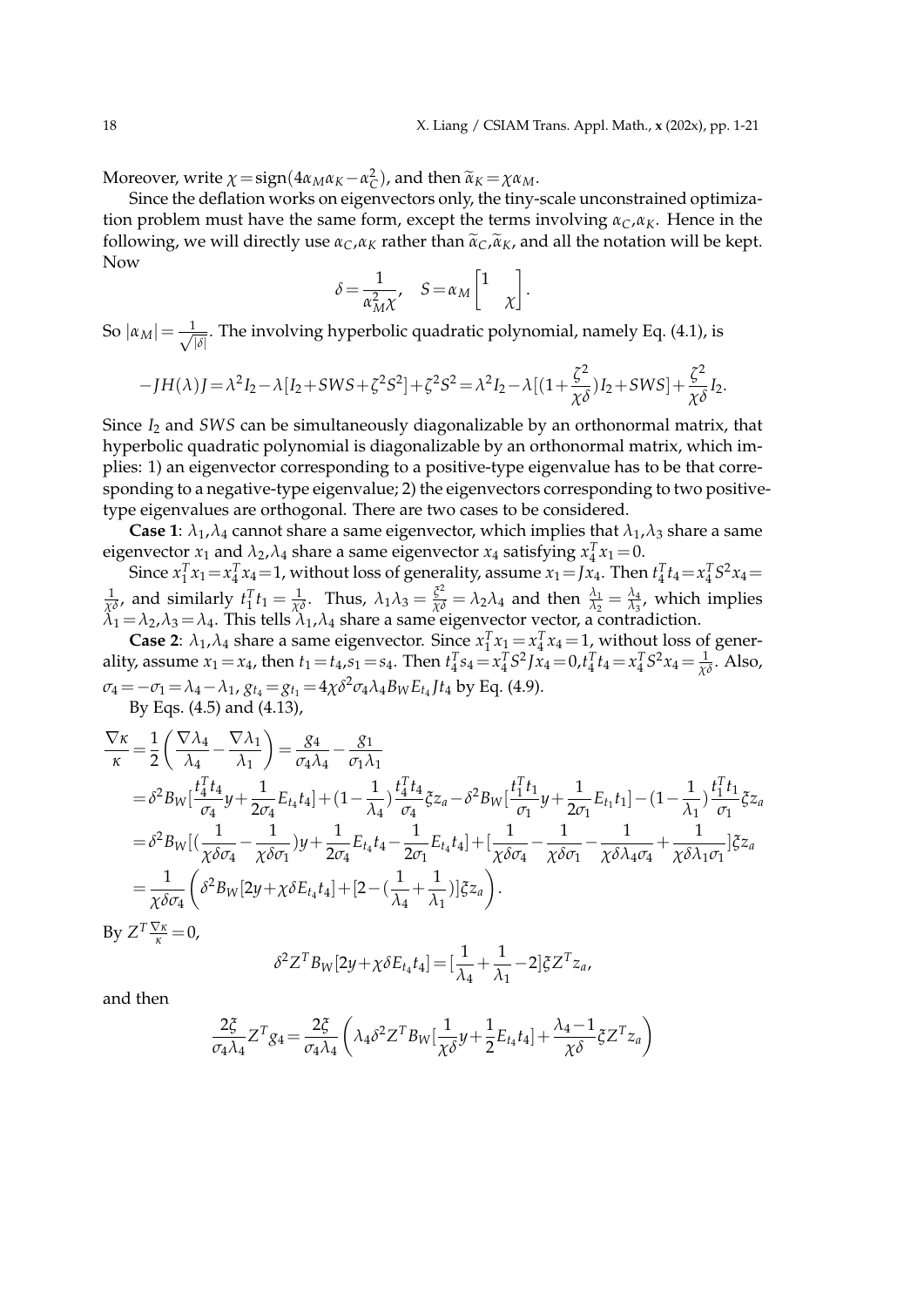X. Liang / CSIAM Trans. Appl. Math., **x** (202x), pp. 1-21 19

$$
\begin{split}\n&= \frac{2\xi}{\sigma_4 \lambda_4} \left( \frac{\lambda_4}{2\chi \delta} \left[ \frac{1}{\lambda_4} + \frac{1}{\lambda_1} - 2 \right] \xi Z^T z_a + \frac{\lambda_4 - 1}{\chi \delta} \xi Z^T z_a \right) \\
&= \frac{\xi^2}{\chi \delta \sigma_4 \lambda_4} \left( \frac{\lambda_4}{\lambda_1} - 1 \right) Z^T z_a \\
&= \frac{\lambda_1 \lambda_4}{(\lambda_4 - \lambda_1)\lambda_4} \left( \frac{\lambda_4}{\lambda_1} - 1 \right) Z^T z_a \qquad \text{by } \frac{\xi^2}{\chi \delta} = \lambda_1 \lambda_4 \\
&= Z^T z_a.\n\end{split}
$$

Similarly,  $\frac{2\xi}{\sigma_1 \lambda_1} Z^T g_1 = Z^T z_a$ . Thus, by Eqs. (4.12) and (4.14),

$$
Z^T \nabla^2 \kappa Z = \frac{\kappa}{2} Z^T \left( \frac{\nabla^2 \lambda_4}{\lambda_4} - \frac{\nabla^2 \lambda_1}{\lambda_1} \right) Z = \kappa Z^T \left( \frac{2}{\chi \delta \sigma_4} z_a z_a^T + \frac{1}{\sigma_4^3} \left[ \frac{1}{\lambda_4 \omega_4} + \frac{1}{\lambda_1 \omega_1} \right] g_{t_4} g_{t_4}^T \right) Z \succeq 0.
$$

Moreover, in the generic case, except several critical points

$$
rank(Z^T \nabla^2 \kappa Z) = rank(Z^T [z_a \t g_{t_4}]) = 2,
$$

which implies  $Z^T \nabla^2 \kappa Z \succ 0$ .

To sum up, the objective function of this transformed problem Eq. (5.1) is pseudoconvex. Then, optimization methods would effectively attain the global minimum in either of the two connected domains. When using optimization method to solve the problem,  $w$ e may start at one initial *y* with  $z_a^Ty > β$  and another initial *y* with  $z_a^Ty < β$ . As long as the problem is pseudoconvex, the two numerical solutions come out fast. After that, we may pick the better one in the two. Please note that this transforming technique is implemented for the pseudoconvexity, so it would produce a structure-preserving transformation for the deflation whose condition is worse than that of the untransformed one.

**Example 5.3** (Convergence Test)**.** The unconstrained optimization problem Eq. (3.6) is built as in Example 5.1.

Then we randomly generate 100 points where any coordinate follows the uniform distribution [−100,100]. Then we use each point as the initial point and perform both the quasi-Newton method and the trust-region method to observe the convergence behavior. All the options of the methods are set in default by MATLAB. Among those, the tolerance of the difference of the function value is  $10^{-6}$ , and the iteration will stop if the number of iterations reaches 300.

The procedure above will be repeated 1000 times. Two rounds of the procedure are made for the untransformed problem and the transformed problem. The data of the numerical tests are shown below.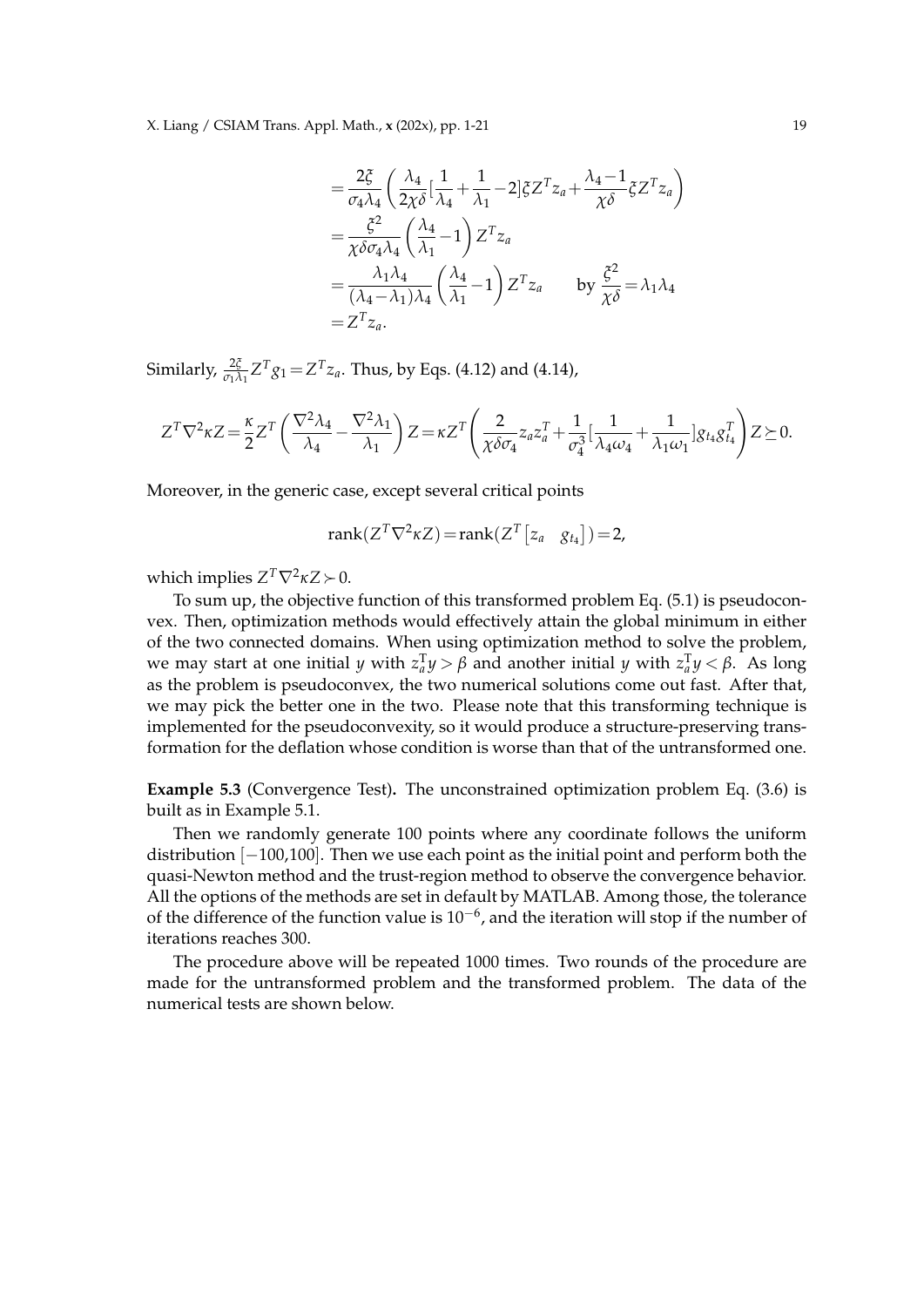|               | problem<br>method |                                           | min attained | iterations |      |      | func. evaluations |      |      |
|---------------|-------------------|-------------------------------------------|--------------|------------|------|------|-------------------|------|------|
|               |                   | domain                                    | max          | min        | mean | max  | min               | mean |      |
|               | trust-region      | $z_{\underline{a}}^{\mathrm{T}}y > \beta$ | 502          | 300        | 10   | 28.2 | 301               | 11   | 29.2 |
| untransformed |                   | $z_a^{\mathbf{i}}y < \beta$               | 498          | 300        | 11   | 28.5 | 301               | 12   | 29.5 |
|               | quasi-Newton      | $z_a^1 y > \beta$                         | 489          | 68         |      | 13.1 | 280               | 14   | 43.3 |
|               |                   | $z_a^{\mathsf{T}} y < \beta$              | 511          | 70         |      | 13.0 | 187               | 13   | 43.2 |
| transformed   | trust-region      | $z_a^1 y > \beta$                         | 468          | 300        | 4    | 28.0 | 301               | 5    | 29.5 |
|               |                   | $z_a^{\mathbf{i}} y < \beta$              | 532          | 300        | 5    | 28.4 | 301               | 6    | 29.4 |
|               | quasi-Newton      | $z_a^1 y > \beta$                         | 496          | 65         |      | 13.4 | 300               | 8    | 39.2 |
|               |                   | $z_a^{\mathfrak{t}} y < \beta$            | 504          | 70         |      | 13.5 | 300               | 10   | 39.1 |

From the data, we know that generally the quasi-Newton method uses fewer iterations but more function evaluations in the sense of the average case and the worst case. However, the trust-region method needs the (numerical) Hessian. Since the number of function evaluations needed by the quasi-Newton method does not exceed twice of that need by the trust-region method, the quasi-Newton method is faster than the trust-region methods according to the data.

It seems that in many cases the minimums are attained in different connected domain by the two methods. Actually in fact, the minimums are nearly the same, which can be illustrated by the distribution of the relative difference of the 1000 pairs of minimums obtained by trust-region and quasi-Newton, namely <sup>*κ*trust-region<sup>-*κ*</sup>quasi-Newton</sup> given below.

| problem       | $\sim$<br>ΙU | ں ، |     |     |
|---------------|--------------|-----|-----|-----|
| untransformed | 153          |     | 115 |     |
| transformed   | ົາ<br>ЭJ     |     | 365 | 562 |

From the data, we can see the minimums found by the trust-region method is between half and twice those found by the quasi-Newton method, which would produce little affect on the condition number; in most cases, the quasi-Newton method is a little better than the trust-region.

On the other hand, from the data above, we know performing on the transformed problem costs slightly less than performing on the untransformed problem. However, if we compare the minimums found for the untransformed and transformed problems, namely  $\frac{\kappa_{\text{untransformed}}}{\kappa_{\text{transformed}}}$  give below,

|  |     | $(10^{-5},0.1)$ $(0.1,1)$ $(1,10)$ $(10,100)$ $(100,1000)$ | $(1000, 10^{5})$ |
|--|-----|------------------------------------------------------------|------------------|
|  | caq |                                                            |                  |

we may discover that in most cases performing on the transformed problems is likely to find out a much better structure-preserving transformation than performing on the untransformed problems.

To sum up, a good choice is to use the quasi-Newton method to solve the unconstrained optimization problem Eq. (3.6) induced by the transformed quadratic matrix polynomial.

Besides, from the data, we can see the minimum has no preference on the connected domain, which makes us have to compute on them both.